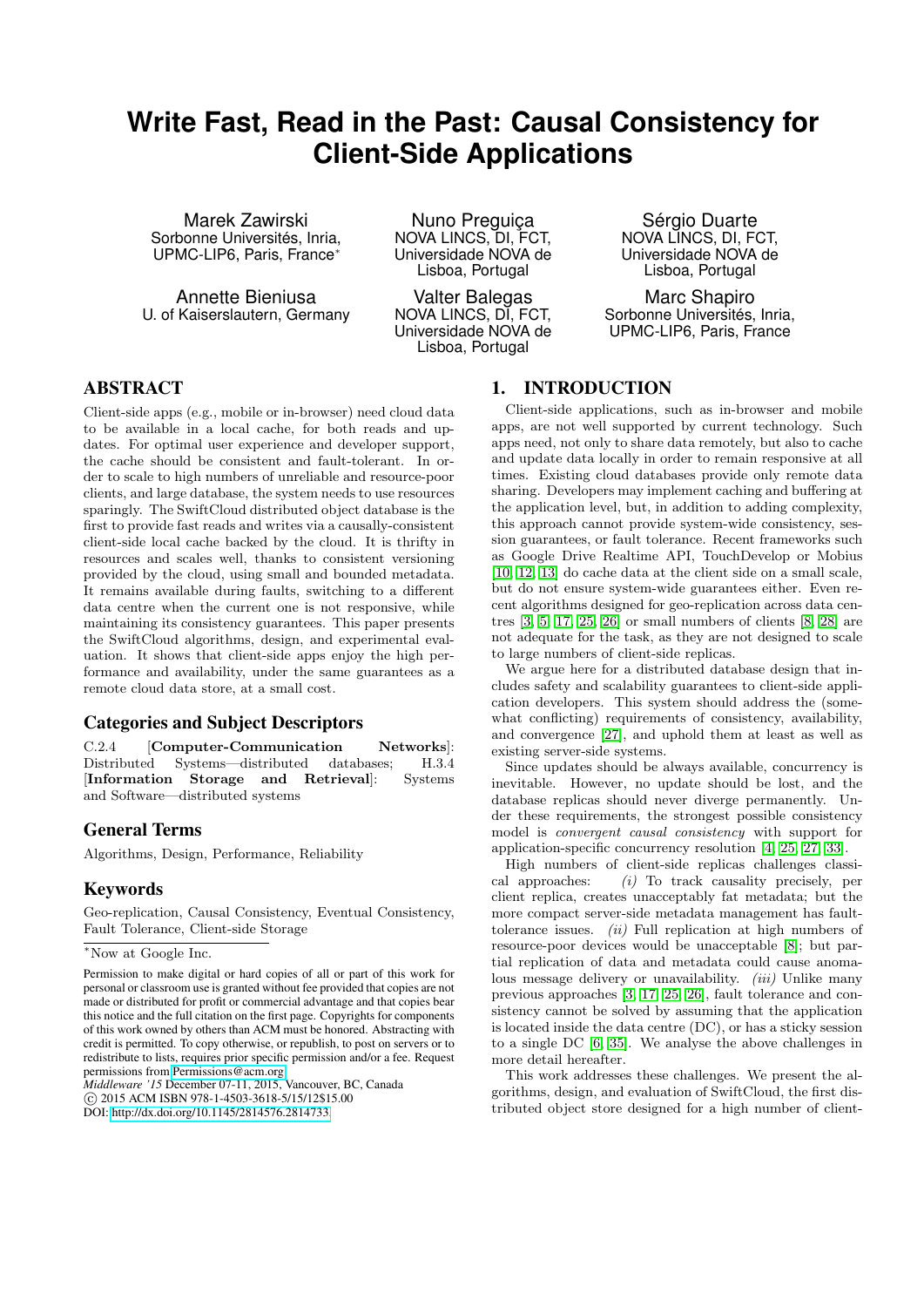

<span id="page-1-0"></span>Figure 1: System components (Application processes, Clients, Data Centres), and their interfaces.

side replicas. It efficiently ensures consistent, available, and convergent access to client nodes, tolerating failures. To enable both small metadata and fault tolerance, SwiftCloud uses a flexible client-server topology, and decouples reads from writes. The client writes fast into its own cache, and reads in the past (also fast) data that is consistent, but occasionally stale.

Our main contribution is a combination of two techniques:

#### *Cloud-backed support for partial replicas* (§[3\)](#page-2-0)*.*

A DC serves a consistent view of the database to a client, which the client merges with its own updates. In some failure situations, a client may connect to a new DC that happens to be inconsistent with its previous one. Because the client does not have a full replica, it cannot fix the issue on its own. We leverage "reading in the past" to avoid this situation in the common case, and provide control over the inherent trade-off between staleness and unavailability. More precisely, a client observes a remote update only if it is stored in some number  $K \geq 1$  of DCs [\[28\]](#page-12-1); the higher the value of  $K$ , the more likely that a  $K$ -stable version is in both DCs, but the higher the staleness.

#### *Protocols with decoupled, bounded metadata* (§[4\)](#page-4-0)*.*

SwiftCloud features a decoupled metadata design [\[23\]](#page-11-10) that separates *tracking causality*, which uses small vectors assigned in the background by DCs, from unique identification, based on client-assigned scalar timestamps. Thanks to this design, to the flexible client-server topology, and to "reading in the past," metadata remains small and bounded in size. Furthermore, a DC can prune its log independently of clients, replacing it with a summary of delivered updates.

We implement SwiftCloud and demonstrate experimentally that our design reaches its objective, at a modest staleness cost. We evaluate SwiftCloud in Amazon EC2, against a port of WaltSocial [\[34\]](#page-12-5) and against YCSB [\[14\]](#page-11-11). When data is cached, response time is two orders of magnitude lower than for server-based protocols with similar availability guarantees. With three servers in different DCs, the system can scale to 2,500 of client replicas. Metadata size does not depend on the number of clients, the number of failures, or the size of the database, and increases only slightly with the number of DCs: on average, 15 bytes of metadata per update, compared to kilobytes for previous algorithms with similar safety guarantees. Throughput is comparable to server-side replication, and improved for high locality workloads. When a DC fails, its clients switch to a new DC in under 1000 ms, and remain consistent. Under normal conditions, 2-stability causes fewer than 1% stale reads.

An extended version of this work is available as a technical report [\[36\]](#page-12-6).

## 2. PROBLEM OVERVIEW

We consider support for a variety of client-side applications, sharing a database of objects that clients can read and update. We aim to scale to thousands of clients, spanning the whole internet, and to a database of arbitrary size.

Fig. [1](#page-1-0) illustrates our system model. A cloud infrastructure connects a small set (say, tens) of geo-replicated data centres, and a large set (thousands) of clients. A DC has abundant computational, storage and network resources. Similarly to Sovran et al. [\[34\]](#page-12-5), we abstract a DC as a powerful sequential process that hosts a **full replica** of the database.<sup>[1](#page-1-1)</sup> DCs communicate in a peer-to-peer way. A DC may fail and recover with its persistent memory intact.

Clients do not communicate directly, but only via DCs. Normally, a client connects to a single DC; in case of failure or roaming, to zero or more. A client may fail and recover (e.g., disconnection while travelling) or fail permanently (e.g., destroyed phone), both without prior warning. We consider only non-byzantine failures.

Client-side apps need to respond quickly and at all times, i.e., they require high availability and responsiveness. This can be achieved by replicating data locally, and by synchronising updates in the background. However, a client has limited resources; therefore, it hosts a cache that contains only the small subset of the database of current interest to the local app. It should not have to receive messages relative to objects that it does not currently replicate [\[31\]](#page-12-7). Finally, control messages and piggy-backed metadata should have small and bounded size.

Since a client replica is only partial, there cannot be a guarantee of complete availability. The best that can be expected is conditional availability, whereby an operation returns without remote communication if the requested object is cached; and after retrieving the data from a remote node (DC) if not. If the data is not there and the network is down, the operation may be unavailable, i.e., it either blocks or returns an error.

#### 2.1 Consistency with convergence

Application programmers and users wish to observe a consistent view of the global database. However, with availability as a requirement, consistency options are limited [\[4,](#page-11-8) [19,](#page-11-12) [20,](#page-11-13) [27\]](#page-12-2).

#### *Causal consistency.*

The strongest available and convergent model is causal consistency [\[2,](#page-11-14) [4,](#page-11-8) [27\]](#page-12-2).

Informally, under causal consistency, every process observes a monotonically non-decreasing set of updates that includes its own updates, in an order that respects the causality between operations. [2](#page-1-2) Specifically, if an application process reads x, and later reads y, and if the state of x causallydepends on some update u to y, then the state of y that it reads will include update u. When the application requests y, we say there is a causal gap if the local replica has not yet received u. A consistent system must detect such a gap,

<span id="page-1-2"></span><span id="page-1-1"></span> $^1\rm{We}$  refer to prior work for the somewhat orthogonal issues of parallelism and fault-tolerance within a DC [\[3,](#page-11-3) [17,](#page-11-5) [25,](#page-11-6) [26\]](#page-12-0). <sup>2</sup>This subsumes the well-known session guarantees  $[11, 35]$  $[11, 35]$ .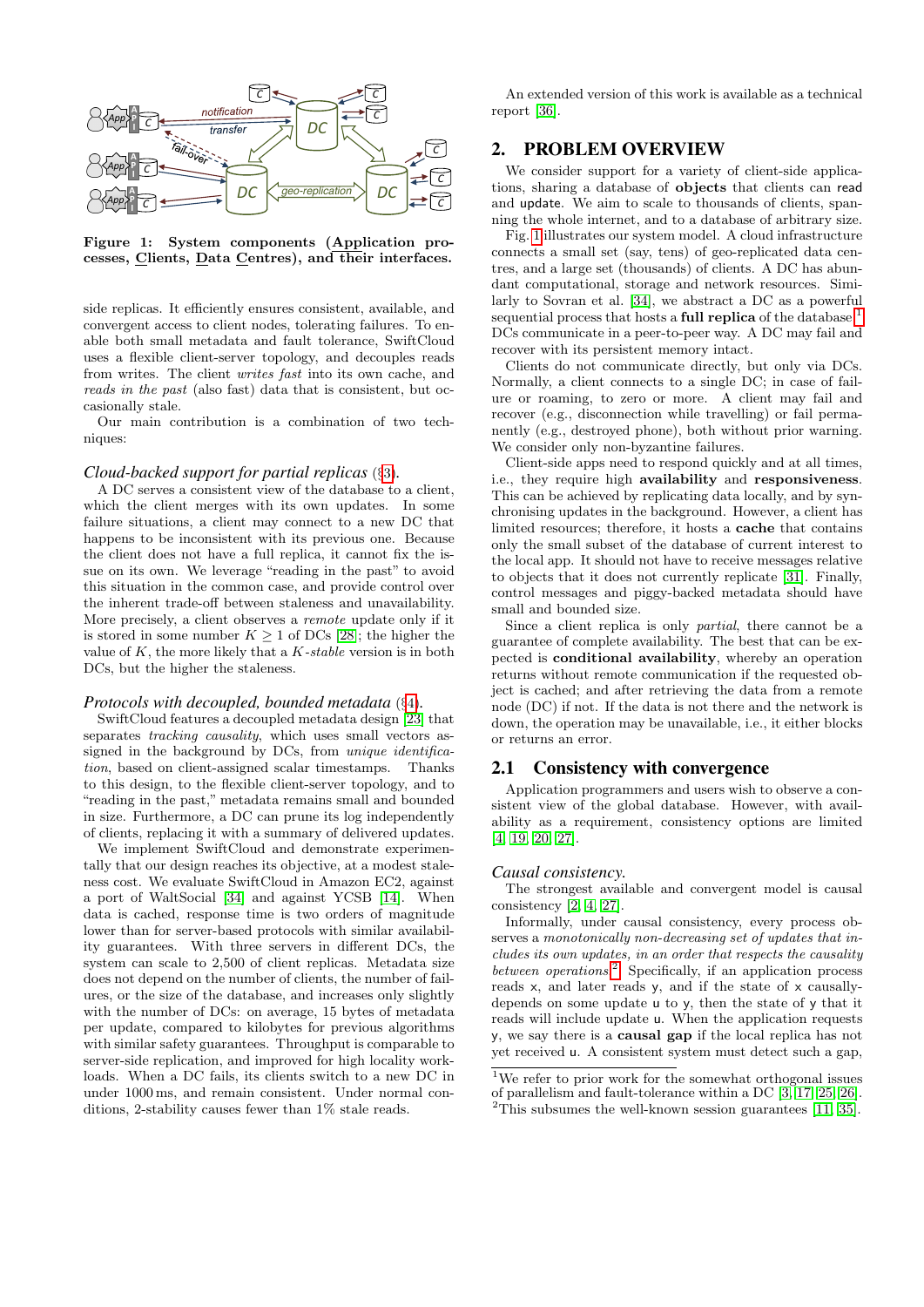and wait until u is delivered before returning y, or avoid it in the first place. If not, inconsistent reads expose both programmers and users to anomalies caused by gaps [\[25,](#page-11-6) [26\]](#page-12-0).

We extend causal consistency with multi-operation causal transactions. Such a transaction reads from a causally-consistent snapshot, and is atomic, i.e., either all its updates are visible, or none is [\[25,](#page-11-6) [26\]](#page-12-0). The transaction's updates are considered to causally depend on all of the transaction's reads.

#### *Convergence.*

Applications require convergence, which consists of liveness and safety properties:  $(i)$  At-least-once delivery: an update that is delivered (i.e., is visible by the app) at some node, is delivered to all interested nodes (i.e., nodes that replicate or cache the updated object) after a finite number of message exchanges;  $(ii)$  **Confluence**: on two nodes that have delivered the same set of updates for an object, the object has the same value.

Causal consistency does not guarantee confluence, as two replicas might receive the same updates in different orders. For confluence, we rely on CRDTs, high-level data types with rich confluent semantics [\[11,](#page-11-15) [33\]](#page-12-3). An update on a highlevel object is not just an assignment, but is a method associated with the object's type. For instance, a Set object supports add(element) and remove(element); a Counter supports increment() and decrement().

CRDTs include primitive last-writer-wins register (LWW) and multi-value register (MVR) [\[16,](#page-11-16) [21\]](#page-11-17), but also higher level types such as Sets, Lists, Maps, Graphs, Counters, etc. [\[1,](#page-11-18) [32](#page-12-8)[–34\]](#page-12-5). Efficient support of high-level objects requires the system to ensure both causal consistency (e.g., in a Set object, to ensure that remove update is delivered after adds it depends on) and at-most-once delivery, since many updates are not idempotent (e.g., incrementing a Counter).

Although each of these requirements may seem familiar or simple in isolation, the combination with scalability to high numbers of nodes and database size is a new challenge.

## 2.2 Metadata design

Metadata serves to identify updates and to ensure correct delivery. Metadata is piggy-backed on update messages, increasing the cost of communication.

One common metadata design assigns each update a timestamp as soon as it is generated on some originating node. The causality data structures tend to grow "fat." For instance, dependency lists [\[25\]](#page-11-6) grow with the number of updates [\[17,](#page-11-5) [26\]](#page-12-0), whereas version vectors [\[8,](#page-11-7) [28\]](#page-12-1) grow with the number of clients. (Indeed, our experiments hereafter show that their size becomes unreasonable). We call this the Client-Assigned, Safe but Fat approach.

An alternative delegates timestamping to a small number of DC servers [\[3,](#page-11-3) [17,](#page-11-5) [26\]](#page-12-0). This enables the use of small vectors, at the cost of losing some parallelism. However, this is not fault tolerant if the client does not reside in a DC failure domain. For instance, it may violate at-most-once delivery. Consider a client transmitting update u to be timestamped by  $DC_1$ . If it does not receive an acknowledgement, it retries, say with  $DC_2$  (failover). This may result in u receiving two distinct timestamps, and being delivered twice. Duplicate delivery violates safety for many confluent types, or otherwise complicates their implementation [\[11,](#page-11-15) [26\]](#page-12-0). We call this the Server-Assigned, Lean but Unsafe approach.

Clearly, neither "fat" nor "unsafe" is satisfactory.

## <span id="page-2-2"></span>2.3 Causal consistency with partial replication is hard

Since a partial replica receives only a subset of the updates, and hence of metadata, it could miss some causal dependencies [\[8\]](#page-11-7). Consider the following example: Alice posts a photo on her wall in a social network application (update a). Bob sees the photo and mentions it in a message to Charles (update b), who in turn mentions it to David (update c). When David looks at Alice's wall, he expects to observe update a and view the photo. However, if David's machine does not cache Charles' inbox, it cannot observe the causal chain  $a \rightarrow b \rightarrow c$  and might incorrectly deliver c without a. Metadata design should protect from such causal gaps, caused by transitive dependency over absent objects.

Failures complicate the picture even more. Suppose David sees Alice's photo, and posts a comment to Alice's wall (update d). Now a failure occurs, and David's machine fails over to a new DC. Unfortunately, the new DC has not yet received Bob's update b, on which comment d causally depends. Therefore, it cannot deliver the comment, i.e., fulfill convergence, without violating causal consistency. David cannot read new objects from the DC for the same reason.<sup>[3](#page-2-1)</sup>

Finally, a DC logs an individual update for only a limited amount of time, but clients may be unavailable for unlimited periods. Suppose that David's comment d is accepted by the DC, but David's machine disconnects before receiving the acknowledgement. Much later, after d has been executed and purged away, David's machine comes back, only to retry d. This could violate at-most-once delivery; some previous systems avoid this with fat version vectors [\[8,](#page-11-7) [28\]](#page-12-1) or depend on client availability [\[23\]](#page-11-10).

## <span id="page-2-0"></span>3. THE SWIFTCLOUD APPROACH

We now describe an abstract design that addresses the above challenges, first in the failure-free case, and next, how we support DC failure. Our design applies the principles of consistency algorithms for full replication systems to build a cloud-based support for partial client replicas.

## 3.1 Causal consistency at full DC replicas

Ensuring causal consistency at fully-replicated DCs is a well-known problem [\[2,](#page-11-14) [17,](#page-11-5) [25,](#page-11-6) [26\]](#page-12-0). Our design is log-based, i.e., SwiftCloud stores updates in a log and transmits them incrementally; it includes optimisations, where the full log is occasionally replaced by the state of an object, called checkpoint [\[8,](#page-11-7) [29\]](#page-12-9). We discuss checkpoints only where relevant.

A database version is any subset of updates, noted  $U$ , ordered by causality. A version maps object identifiers to object state, by applying the relevant subsequence of the log; the value of an object is exposed via the read API.

We say that a version  $U$  has a **causal gap**, or is **incon**sistent if it is not causally-closed, i.e., if  $\exists u, u' : u \rightarrow u' \wedge u \notin$  $U \wedge u' \in U$ . As we illustrate shortly, reading from an inconsistent version should be avoided, because, otherwise, subsequent accesses might violate causality. On the other hand, waiting for the gap to be filled would increase latency and decrease availability. To side-step this conundrum, we adopt

<span id="page-2-1"></span><sup>3</sup>Note that David can still perform updates, but they cannot be delivered, thus the system does not converge.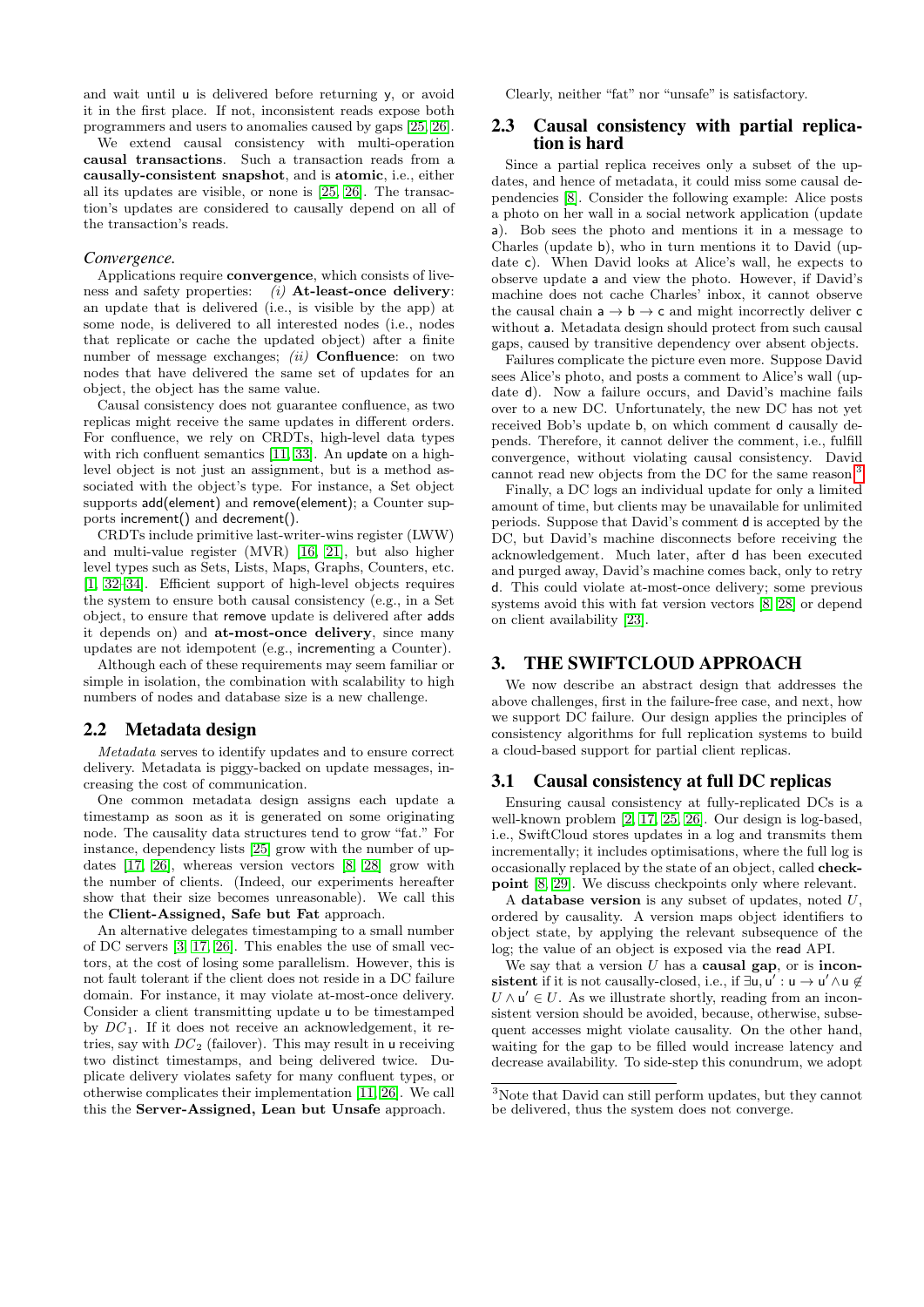<span id="page-3-0"></span>

<span id="page-3-2"></span><span id="page-3-1"></span>*w*<sub>1</sub> *v*<sub>1</sub> *v*<sub>1</sub> *v*<sub>2</sub> *v*<sub>2</sub> *v*<sub>2</sub> *v*<sub>2</sub> *v*<sub>2</sub> *v*<sub>2</sub> *v* (c) Read-in-the-past: cont. from  $2(a)$  to conservative configuration

Figure 2: Example evolution of configurations for two DCs, and a client. x and y are Sets; box  $=$  update; arrow = causal dependence (an optional text indicates the source of dependency); dashed box  $=$  named database version/state.

the approach of "reading in the past" [\[2,](#page-11-14) [25\]](#page-11-6). Thus, a DC exposes a gapless but possibly delayed state, noted V .

To illustrate, consider the example of Fig. [2\(a\).](#page-3-0) Objects x and y are of type Set.  $DC_1$  is in state  $U_1$  that includes version  $V_1 \subseteq U_1$ , and  $DC_2$  in a later state  $V_2$ . Versions  $V_1$  with value  $[x \mapsto {1}, y \mapsto {1}]$  and  $V_2$  with value  $[x \mapsto$  $\{1, 3\}, y \mapsto \{1, 2\}$  are both gapless. However, version  $U_1$ , with value  $[x \mapsto \{1, 3\}, y \mapsto \{1\}]$  has a gap, missing update y.add(2). When a client requests to read x at  $DC_1$  in state  $U_1$ , the DC could return the most recent version,  $x : \{1,3\}.$ However, if the application later requests y, to return a safe value of y requires to wait for the missing update from  $DC_2$ . By "reading in the past" instead, the same replica exposes the older but gapless version  $V_1$ , reading  $x : \{1\}$ . Then, the second read will be satisfied immediately with  $y : \{1\}$ . Once the missing update is received from  $DC_2$ ,  $DC_1$  may advance from version  $V_1$  to  $V_2$ .

A gapless algorithm maintains a causally-consistent, monotonically non-decreasing progression of replica states [\[2\]](#page-11-14). Given an update u, let us note u.deps its set of causal predecessors, called its dependency set. If a full replica, in some consistent state  $V$ , receives  $u$ , and its dependencies are satisfied, i.e.,  $u \cdot deps \subseteq V$ , then it applies u. The new state is  $V' = V \oplus \{u\}$ , where we note by  $\oplus$  the log merge operator that unions the two logs, respecting causality (the operator filters out duplicates, as we discuss in §[4.1\)](#page-4-1). State  $V'$  is consistent, and monotonicity is respected, since  $V \subseteq V'$ .

If the dependencies are not met, as detected using metadata, the replica buffers u until the causal gap is filled.

## <span id="page-3-3"></span>3.2 Causal consistency at partial client replicas

As a client replica contains only part of the database and its metadata, this complicates consistency [\[8\]](#page-11-7). To relieve

clients of this complexity, we move most of the burden of managing gapless versions to the DC-side full replica.

At any point in time, a client is interested in a subset of the objects in the database, called its interest set. Its initial state consists of the projection of some DC's state onto its interest set. This is a causally-consistent state, as shown in the previous section. Client state can change, either because of an update generated by the client itself, called an internal update, or because of one received from a DC, called external. An internal update obviously maintains causal consistency. If the same DC sends external updates with no gaps, then the client state remains causally consistent.

More formally, let  $i \in \mathcal{DC}$  denote DC identifiers and  $m \in$ C client identifiers with  $\mathcal{DC} \cap \mathcal{C} = \emptyset$ . Where appropiate, we use simply  $DC$  and  $C$  to refer to some DC and client, respectively.

Consider some recent DC state, which we will call the **base version** of the client, noted  $V_{DC}$ . The interest set of client C is noted  $O \subseteq x, y, \ldots$  The client state, noted  $V_C$ , is restricted to these objects. It consists of two parts. One is the projection of base version  $V_{DC}$  onto its interest set, noted  $V_{DC}|_O$ . The other is the log of internal updates, noted  $U_C$ . The client state is their merge  $V_C = V_{DC} \vert_O \oplus U_C \vert_O$ . On cache miss, the client adds the missing object to its interest set, and fetches the object from base version  $V_{DC}$ , thereby extending the projection.

Base version  $V_{DC}$  is a monotonically non-decreasing causal version (it might be slightly behind the actual current state of the DC due to propagation delays). By induction, internal updates can causally depend only on internal updates, or on updates taken from the base version. Therefore, a hypothetical full version  $V_{DC} \oplus U_C$  would be causally consistent. Its projection is equivalent to the client state:  $(V_{DC} \oplus U_C)|_O = V_{DC}|_O \oplus U_C|_O = V_C.$ 

This approach ensures conditional availability. Reads from a version in the cache are always available and guaranteed causally consistent, although possibly slightly stale. If a read misses in the cache, the DC returns a consistent version immediately. Furthermore, the client replica can write fast, because it commits updates without waiting, and transfers them to its DC in the background.

Convergence is ensured, because the client's base version and log are synchronised with the DC in the background.

#### 3.3 Failover and causal dependencies

The approach described so far assumes that a client connects to a single DC. However, a client can switch to a new DC at any time, in particular in response to a failure. Although each DC's state is consistent, an update that is delivered to one is not necessarily delivered in the other (because geo-replication is asynchronous, to ensure availability and performance at the DC level), which could potentially create a causal gap in the client.

To illustrate the problem, return to the example of Fig. [2\(a\).](#page-3-0) Consider two DCs:  $DC_1$  is in (consistent) state  $V_1$ , and  $DC_2$  in (consistent) state  $V_2$ ;  $DC_1$  does not include two recent updates of  $V_2$ . Client C, connected to  $DC_2$ , replicates object x only; its state is  $V_2|_{\{x\}}$ . Suppose that the client reads the Set  $x : \{1,3\}$ , and performs update  $u = add(4)$ , transitioning to the configuration shown in Fig. [2\(b\).](#page-3-1)

If this client now fails over to  $DC_1$ , and the two DCs cannot communicate, the system is not live:

(1) Reads are not available:  $DC_1$  cannot satisfy a request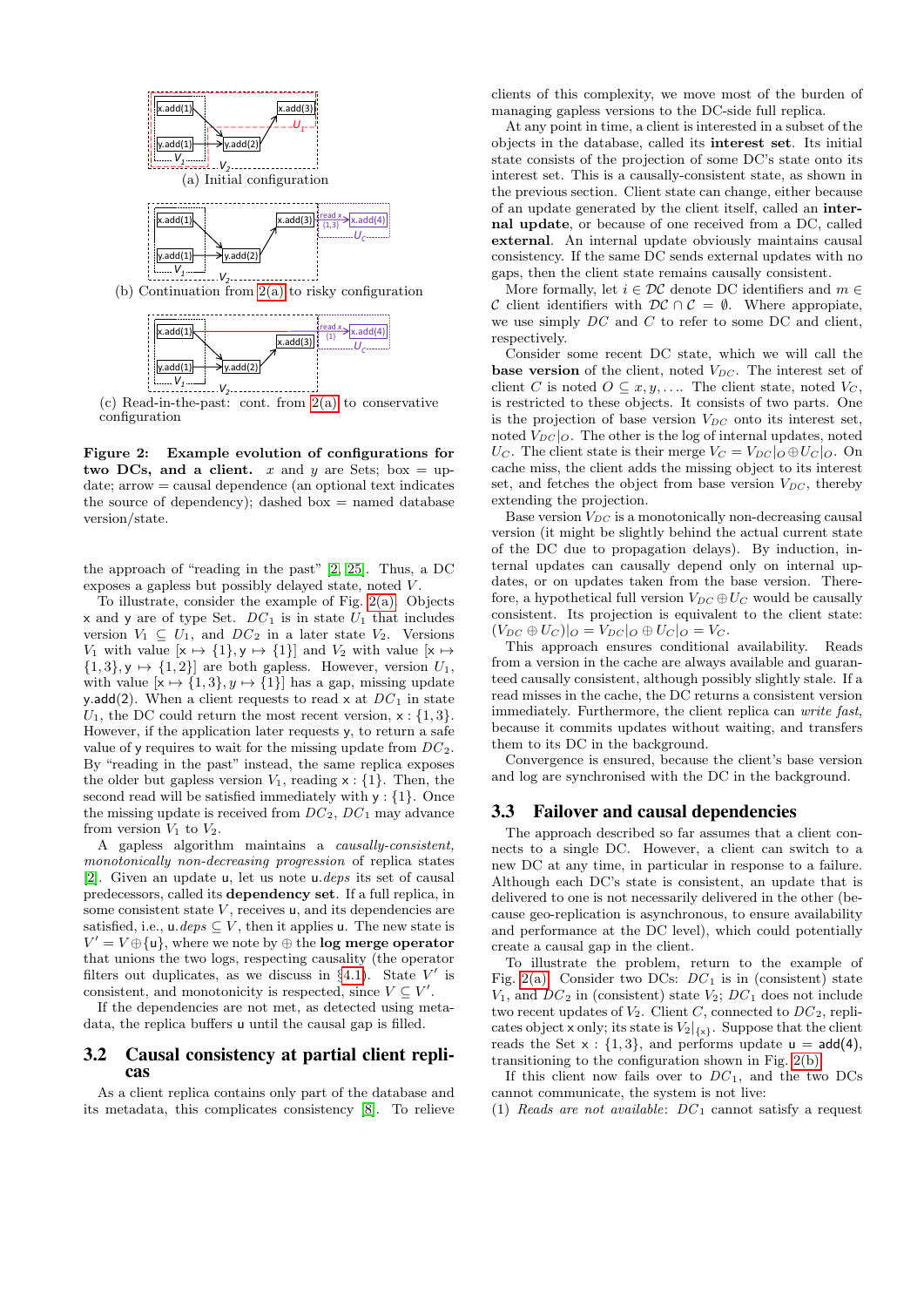for y, since the version read by the client is more recent than the  $DC_1$  version,  $V_2 \not\subseteq V_1$ .

(2) Updates cannot be delivered (divergence):  $DC_1$  cannot deliver u, due to a missing dependency: u.deps  $\nsubseteq V_1$ .

Therefore,  $DC_1$  must reject the client (i.e., withhold its requests) to avoid creating the gap in state  $V_1 \oplus U_C$ .

#### <span id="page-4-3"></span>*3.3.1 Conservative read: possibly stale, but safe*

SwiftCloud provides a solution to this problem. To avoid such gaps that cannot be satisfied, the insight is to depend only on K-stable updates that are likely to be present in the failover DC, similarly to Mahajan et al. [\[28\]](#page-12-1).

A version  $V$  is  $K$ -stable if every one of its updates is replicated in at least K DCs, i.e.,  $|\{i \in \mathcal{DC} \mid V \subseteq V_i\}| \geq K$ , where  $K \geq 1$  is a threshold configured w.r.t. expected failure model. To this effect, each  $DC_i$  maintains a consistent K-stable version  $V_i^K \subseteq V_i$ , which contains the updates for which  $DC_i$  has received acknowledgements from at least  $K - 1$  distinct other DCs.

A client's base version must be K-stable, i.e.,  $V_C =$  $V_{DC}^{K}|_{O} \oplus U_{C}|_{O}$ , to support failover. In this way, the client depends, either on external updates that are likely to be found in any DC  $(V_{DC}^K)$ , or internal ones, which the client can always transfer to the new DC  $(U_C)$ .

To illustrate, let us return to Fig.  $2(a)$ , and consider the conservative progression to Fig. [2\(c\),](#page-3-2) assuming  $K = 2$ . The client's read of x returns the 2-stable version {1}, avoiding the dangerous dependency via an update on y. If  $DC_2$  is unavailable, the client can fail over to  $DC_1$ , reading y and propagating its update remain both live.

By the same arguments as in §[3.2,](#page-3-3) a DC version  $V_{DC}^K$  is causally consistent and monotonically non-decreasing, and hence the client's version as well. Note that a client observes its internal updates immediately, even if not  $K$ -stable.

Parameter K can be adjusted dynamically without impacting correctness. Decreasing it has immediate effect. Increasing  $K$  has effect only for future updates, to preserve montonicity.

#### <span id="page-4-4"></span>*3.3.2 Discussion*

The source of the above problem is an transitive causal dependency on an update to the object that the client replica does not replicate (y.add(2) in our example). As this is an inherent issue, we conjecture a general impossibility result, stating that genuine partial replication, causal consistency, conditional availability and timely at-least-once delivery (convergence) are incompatible. Accordingly, the requirements must be relaxed.

Note that in many previous systems, this impossibility translates to a trade-off between consistency and availability on the one hand, and performance on the other [\[15,](#page-11-19) [25,](#page-11-6) [34\]](#page-12-5) By "reading in the past," we displace this to a trade-off between freshness and availability, controlled by adjusting K. A higher K increases availability, but updates take longer to be delivered;<sup>[4](#page-4-2)</sup> in the limit,  $K = N$  ensures complete availability, but no client can deliver a new update when some DC is unavailable. A lower  $K$  improves freshness, but increases the probability that a client will not be able to fail over, and that it will block until its original DC recovers. In the limit,  $K = 1$  is identical to the basic protocol from §[3.2,](#page-3-3) and is similar to blocking session-guarantee protocols [\[35\]](#page-12-4).

 $K = 2$  is a good compromise for deployments with three or more DCs, as it covers common scenarios of a DC failure or disconnection [\[15,](#page-11-19) [22\]](#page-11-20). Our experimental evaluation shows that it incurs a negligible staleness.

#### *Network partitions.*

Client failover between DCs is safe and generally live, except when the original set of  $K$  DCs were partitioned away from both other DCs and the client, shortly after they delivered a version to the client. In this case, the client blocks. To side-step this unavoidable possibility, we provide an unsafe API to read inconsistent data.

When a set of fewer than  $K$  DCs is partitioned from other DCs, the clients that connect to them do not deliver their mutual updates until the partition heals. To improve liveness in this scenario, SwiftCloud supports two heuristics:  $(i)$  a partitioned DC announces its "isolated" status, automatically recommending clients to use another DC, and  $(ii)$  clients who cannot reach another DC that satisfies their dependencies can use the isolated DCs with  $K$  temporarily lowered, risking unavailability if another DC fails.

## <span id="page-4-0"></span>4. DETAILED DESIGN

We now describe a metadata and concrete protocols implementing the abstract design.

#### <span id="page-4-1"></span>4.1 Metadata

The SwiftCloud approach requires metadata: (1) to uniquely identify an update;  $(2)$  to encode its causal dependencies; (3) to *identify* and *compare versions*; (4) and to identify all the updates of a transaction. We now describe a metadata design that fulfils the requirements and has a low cost. It combines the strengths of the two approaches outlined in Section [2.3,](#page-2-2) and is both lean and safe.

A timestamp is a pair  $(j, k) \in (DC \cup C) \times \mathbb{N}$ , where j identifies the node that assigned the timestamp (either a DC or a client) and  $k$  is a sequence number. Similarly to Ladin et al. [\[23\]](#page-11-10), the metadata assigned to some update u combines: (i) a single **client-assigned timestamp**  $u.t_c$ that uniquely identifies the update, and  $(ii)$  a set of zero or more DC-assigned timestamps u. $T_{DC}$ . At the initial client, it has only the client timestamp; after delivery to a DC, it receives a DC timestamp; in case of DC failover, it my have several DC timestamps. Nodes can refer to an update via any of its timestamps in order to tolerate failures. The updates in a transaction all have the same timestamp(s), to ensure all-or-nothing delivery [\[34\]](#page-12-5).

We represent a version or a dependency as a version vector. A vector is a partial map from node ID to integer timestamp. For instance, when u has dependency  $VV = [DC_1 \rightarrow 1, DC_2 \rightarrow 2]$ , this means that u causally depends on  $\{ (DC_1, 1), (DC_2, 1), (DC_2, 2) \}.$  A vector has at most one client entry, and multiple DC entries; thus, its size is bounded by the number of DCs, limiting network overhead. In contrast to a dependence graph, a vector compactly represents transitive dependencies and can be evaluated locally by any node.

We note by  $\mathcal T$  the function that maps a vector  $VV$  to the timestamps it represents:

 $\mathcal{T}(VV) = \{(i,k) \in \text{dom}(VV) \times \mathbb{N} \mid k \leq VV(i)\}$ 

Function  $V$  maps vector  $VV$  and state  $U$  to a database ver-

<span id="page-4-2"></span><sup>4</sup>The increased number of concurrent updates that this causes is not a big problem, thanks to confluent types.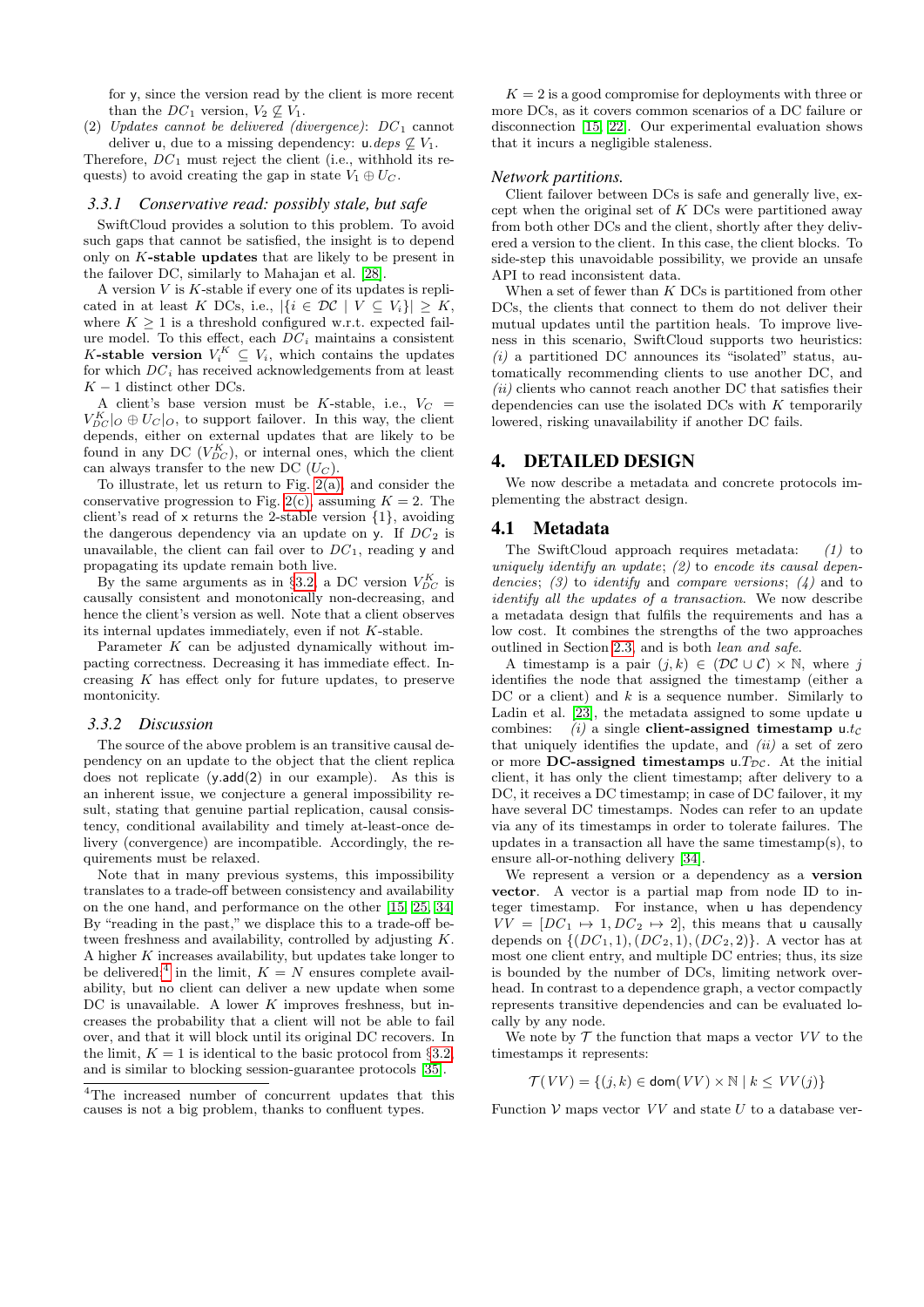sion, i.e., the set of updates in  $U$  that match the vector:

$$
\mathcal{V}(VV, U) = \{ \mathbf{u} \in U \mid (\mathbf{u}.\mathit{T}_{\mathcal{DC}} \cup \{ \mathbf{u}.t_{\mathcal{C}} \}) \cap \mathcal{T}(VV) \neq \emptyset \}
$$

 $(V$  is defined for states U that cover all timestamps of  $VV$ )

Note that, for  $V$ , an update can be identified by any of its timestamps equivalently and that  $V$  is monotonic with growing state U.

The log merge operator  $U_1 \oplus U_2$  eliminates duplicates based on client timestamps: two updates  $u_1 \in U_1, u_2 \in U_2$ are identical if  $u_1.t_c = u_2.t_c$ . The merge operator merges their DC timestamps into  $u \in U_1 \oplus U_2$ , such that  $u.T_{\mathcal{DC}} =$  $u_1.T_{DC} \cup u_2.T_{DC}.$ 

### 4.2 Protocols

We now describe the protocols of SwiftCloud by following the lifetime of an update, and with reference to Fig. [1.](#page-1-0)

#### *State.*

The state of a DC  $U_{DC}$  consists of a set of object versions maintained in durable storage. Each version individually respects per-object causality and atomicity of transactions. A DC also maintains a vector  $VV_{DC}$  that represents a recent database version that preserves atomicity and causal consistency across objects. This state is noted  $V_{DC} = \mathcal{V}(VV_{DC}, U_{DC})$ .

In addition to its own updates  $U_C$  (its commit log), a client stores the state received from its DC, and the corresponding vector. The former is the DC's base version, projected to the client's interest set O,  $V_{DC}|_O$  (§[3.2\)](#page-3-3). The latter is a copy of the DC's vector  $VV_{DC}$  that describes the base version.

#### *Client-side execution.*

When an application starts a transaction  $\tau$  at client C, the client initialises it with an empty buffer of updates  $\tau.U \leftarrow \emptyset$  and a **snapshot vector** of the current base version  $\tau \cdot depsVV \leftarrow VV_{DC}$ ; the DC can update the client's base version concurrently with the transaction execution. A read in transaction  $\tau$  is answered from the version identified by the snapshot vector, merged with its internal updates,  $\tau.V = \mathcal{V}(\tau.\text{days}VV, V_{DC}|_O) \oplus U_C|_O \oplus \tau.U.$  If the requested object is not in the client's interest set,  $x \notin O$ , the client extends its interest set, and returns the value once the DC updates the base version projection.

When the application issues internal update u, it is appended to the transaction buffer  $\tau.U \leftarrow \tau.U \oplus {\mathfrak{u}}$ , and included in any later read. To simplify the notation, in this section a transaction consists of at most one update. This can be easily extended to multiple updates, by assigning the same timestamp to all the updates of the same transaction, ensuring the all-or-nothing property [\[34\]](#page-12-5).

The transaction commits locally at the client and never fails. If the transaction made an update  $u \in \tau.U$ , the client replica commits it locally as follows: (1) Assign it client timestamp  $u.t_c = (C, k)$ , where k counts the number of update transactions at the client;  $(2)$  assign it a **depen**dency vector initialised with the transaction snapshot vector u.deps  $VV = \tau$ .deps  $VV$ ; (3) append it to the commit log of local updates on stable storage  $U_C \leftarrow U_C \oplus \{u\}$ . This terminates the transaction; the client can start a new one, which will observe the above update.

#### *Transfer protocol: Client to DC.*

The transfer protocol transmits committed updates from

a client to its current DC, in the background. It repeatedly picks the first unacknowledged committed update u from the log. If any of u's internal dependencies has recently been assigned a DC timestamp, it merges this timestamp into the dependency vector. Then, the client sends a copy of u to its current DC. The client expects an acknowledgement from the DC, containing the timestamp(s)  $T$  that the DC assigned to update u. The client records the timestamps in the original update record  $u.T_{\mathcal{DC}} \leftarrow T$ . In the failure-free case, T is a singleton.

A transfer request may fail for three reasons:

- (a) Timeout: the DC is suspected unavailable; the client connects to another DC (failover) and repeats the protocol.
- <span id="page-5-0"></span>(b) The DC reports a missing internal dependency, i.e., it has not received some previous update of the client, as a result of a prior failover. The client recovers by marking as unacknowledged all internal updates starting from the oldest missing dependency, and restarting the transfer protocol from that point.
- <span id="page-5-1"></span>(c) The DC reports a missing external dependency; this is also an effect of failover. In this case, the client tries yet another DC. The approach from §[3.3.1](#page-4-3) avoids this failing repeatedly.

Upon receiving update u, the DC verifies if its dependencies are satisfied, i.e., if  $\mathcal{T}(u.degVV) \subseteq \mathcal{T}(VV_{DC})$ . (If this check fails, the DC accordingly reports error [\(b\)](#page-5-0) or [\(c\)](#page-5-1) to the client.) If the DC has not received this update previously (i.e., if its client timestamp is new), the DC performs the following steps:  $(1)$  Assign it a DC timestamp  $u.T_{\mathcal{DC}} \leftarrow \{ (DC, \overline{V}V_{DC}(DC) + 1) \}, (2)$  store it durably  $U_{DC} \leftarrow U_{DC} \oplus \{u\},$  (3) incorporate its DC timestamp into  $VV_{DC}$ , in order to make the update visible in the DC version  $V_{DC}$ . These steps may be interleaved and/or batched with transfer requests from different clients. Only Step [3](#page-5-2) needs to be linearisable.

<span id="page-5-2"></span>If the update has been received before, the DC looks up its previously-assigned DC timestamps. In both cases, the DC acknowledges the transfer to the client with the DC timestamp(s).

#### *Geo-replication protocol: DC to DC.*

When a DC accepts a fresh transaction in the transfer protocol, its updates become available to geo-replication, and the accepting DC sends them to all other DCs using uniform reliable broadcast. A DC that receives a broadcast message containing update u does the following: (1) If the dependencies of u are not met, i.e., if  $\mathcal{T}(u.degVV) \nsubseteq \mathcal{T}(VV_{DC})$ , buffer it until they are; (2) incorporate u into durable state  $U_{DC} \leftarrow U_{DC} \oplus \{u\}$  (if u is not fresh, the duplicate-resilient log merge safely unions all timestamps); and (3) incorporate its DC timestamp(s) into the DC version vector  $VV_{DC}$ . This last step makes it available to the notification protocol. The K-stable version  $V_{DC}^{K}$  is maintained similarly.

## *Notification protocol: DC to Client.*

A DC maintains a best-effort notification session, over a FIFO channel, to each of its connected clients. The soft state of a session includes a copy of the client's interest set O and the last known base version vector used by the client,  $VV'_{DC}$ . The DC accepts a new session only if its own state is consistent with the base version provided by the client, i.e., if  $\mathcal{T}(VV'_{DC}) \subseteq \mathcal{T}(VV_{DC})$ . Otherwise, the client is redirected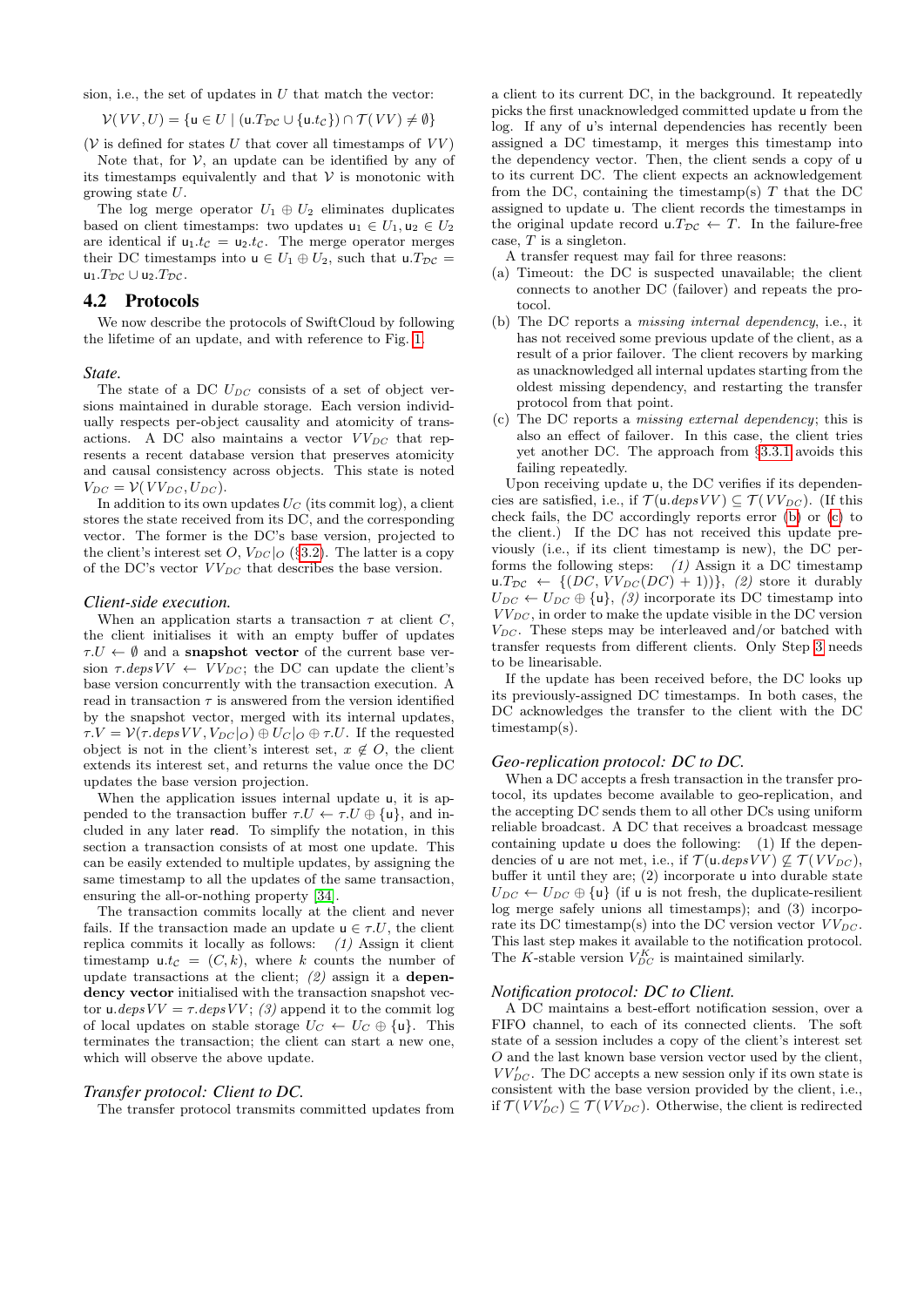|                   | $\textbf{YCSB}$ [14]   | SocialApp $ 34 $       |  |
|-------------------|------------------------|------------------------|--|
| Type of objects   | LWW Map                | Set, Counter, Register |  |
| Object payload    | $10 \times 100$ bytes  | variable               |  |
| Read txns         | read fields            | read wall $(80\%)$     |  |
|                   | $(A: 50\% / B: 95\%)$  | see friends $(8\%)$    |  |
| Update txns       | update field           | message $(5\%)$        |  |
|                   | $(A: 50\% / B:5\%)$    | post status $(5\%)$    |  |
|                   |                        | add friend $(2\%)$     |  |
| Objects $/\tan$   | $1 \pmod{2}$           | $2 - 5$                |  |
| Database size     | $50,000$ objects       | $400,000$ objects      |  |
| Object popularity | uniform $\ell$ Zipfian | uniform                |  |
| Session locality  | $40\%$ (low)           | $80\%$ (high)          |  |

<span id="page-6-2"></span>Table 1: Characteristics of applications/workloads.

to another DC, since the DC would cause a causal gap with the client's state (see §[3.3.1\)](#page-4-3).

The DC sends over each channel a causal stream of update  $10^{5}$  $10^{5}$  $10^{5}$  notifications are batched according to either time or to rate [\[8\]](#page-11-7). A notification packet consists of a new base version vector  $VV_{DC}$ , and a log of all the updates  $U_{\delta}$ to the objects of the interest set, between the client's previous base vector  $VV'_{DC}$  and the new one. Formally,  $U_{\delta} =$  $\{u \in U_{DC}|_{O} \mid u.T_{DC} \cap (\mathcal{T}(VV_{DC}) \setminus \mathcal{T}(VV'_{DC})) \neq \emptyset\}.$  The client applies the newly-received updates to its local state described by the old base version,  $V_{DC}|_Q \leftarrow V_{DC}|_Q \oplus U_{\delta}$ , and assumes the new vector  $VV_{DC}$ . If any of received updates is a duplicate, the log merge operator discards it safely.

When the client detects a broken channel, it reinitiates the session, possibly on a new DC.

The interest set can change dynamically. When an object is evicted from the cache, the notifications are lazily unsubscribed to save resources. When it is extended with object x, the DC responds with the version of x that includes all updates to x up to the base version vector. To avoid races, a notification includes a hash of the interest set, which the client checks.

#### 4.3 Object checkpoints and log pruning

Update logs consume substantial storage and, to smaller extent, network. To avoid unbounded growth, a pruning protocol periodically replaces the prefix of a log by a checkpoint. In the common case, a checkpoint is more compact than the corresponding log of updates; for instance, a log containing one thousand increments to a Counter object, each with its timestamps, can be replaced by a checkpoint containing just the number 1000 paired with a version vector.

#### *4.3.1 Log pruning in the DC*

The log at a DC provides  $(a)$  protection from duplicate update delivery, as abstracted by the  $oplus$  operator, and  $(b)$  the capability to compute different versions, for application processes reading at different causal times. A log entry for update u may be replaced with a checkpoint once its duplicates have been filtered out, and once u has been delivered to all interested application processes.

Precise evaluation of this condition would require access to the client replica states. In practice, we need to prune aggressively, but without violating correctness. In order to

reduce the risk of pruning a version not yet delivered to an interested application (which could force it to restart an ongoing transaction), we prune only a delayed version  $VV_{DC}^{\Delta}$ , where  $\Delta$  is a real-time delay [\[25,](#page-11-6) [26\]](#page-12-0).

To avoid duplicates despite log pruning, we extend DC metadata as follows.  $DC_i$  maintains an **at-most-once guard**  $G_i : \mathcal{C} \to \mathbb{N}$ , which records the sequence number of each client's last pruned update. The guard is local to a DC. Whenever the DC receives a transfer request or a geo-replication message for update u with client timestamp  $(C, k)$  that is not in its log, it checks if  $G_i(C) \geq k$ . If so the update is a duplicate of a pruned update, which the DC ignores, nonetheless incorporating all of u's DC timestamps in its version vector; and, if it was a transfer request, the DC replies with a vector  $VV_i$ , which is an overapproximation of the (discarded) set of u's DC timestamps.

The notification protocol also uses checkpoints. On a client cache miss, instead of a complete log, the DC sends an equivalent checkpoint of the object, together with the client's guard entry, so that the client can merge it with its log safely.

## *4.3.2 Pruning the client's log*

Managing the log at a client is simpler. A client logs its own updates  $U_C$ , which may include updates to objects that are currently outside of its interest set. This enables the client to read its own updates, and to propagate them lazily to a DC when connected and convenient. An update u can be discarded as soon as it appears in the  $K$ -stable base version  $V_{DC}^K$ , i.e., when the client becomes dependent on the presence of u at a DC.

#### 5. EVALUATION

We implement SwiftCloud and evaluate it experimentally, in comparison to alternatives. We show that SwiftCloud provides: (i) fast response, under 1 ms for both reads and writes to cached objects ( $\S5.3$ ); (ii) while supporting thousands of clients, throughput that scales with the number of DCs and small metadata, sized linear in the number of DCs  $(\S 5.4)$  $(\S 5.4)$ ; *(iii)* fault-tolerance w.r.t. client churn  $(\S 5.5)$  $(\S 5.5)$  and DC outages ( $\S5.6$ ); and *(iv)* low staleness, under 1% of stale reads under common conditions (§[5.7\)](#page-9-2).

#### 5.1 Implementation and applications

SwiftCloud and its applications are implemented in Java.<sup>[6](#page-6-1)</sup> SwiftCloud uses an extendable library of log-based CRDT types [\[33\]](#page-12-3), in-memory storage, Kryo for data marshalling, and a custom RPC implementation. A client cache has a fixed size and uses an LRU eviction policy.

Our client API resembles both production object stores, such as Riak 2.0 or Redis [\[1,](#page-11-18) [30\]](#page-12-10), and prototype causal transactional stores, such as COPS or Eiger [\[25,](#page-11-6) [26\]](#page-12-0):

| $begin_{\rm begin\_transaction()}$   read(object) : value |                                                                        |
|-----------------------------------------------------------|------------------------------------------------------------------------|
|                                                           | $\mid$ commit_transaction() $\mid$ update(object, method(args)) $\mid$ |

The actual API also includes caching options omitted here. Along the lines of previous studies of causally-consistent

systems [\[3,](#page-11-3) [5,](#page-11-4) [26,](#page-12-0) [34\]](#page-12-5), we use two different benchmarks, YCSB and SocialApp, summarised in Tab. [1.](#page-6-2)

YCSB [\[14\]](#page-11-11) serves as a kind of micro-benchmark, with simple requirements, measuring baseline costs and specific system properties in isolation. It has a simple key-field-value

<span id="page-6-0"></span> $\sqrt[5]{\text{Alternatively}}$ , the client can ask for invalidations instead, trading responsiveness for lower bandwidth utilization and higher DC throughput.

<span id="page-6-1"></span> $^6$  <https://github.com/SyncFree/SwiftCloud>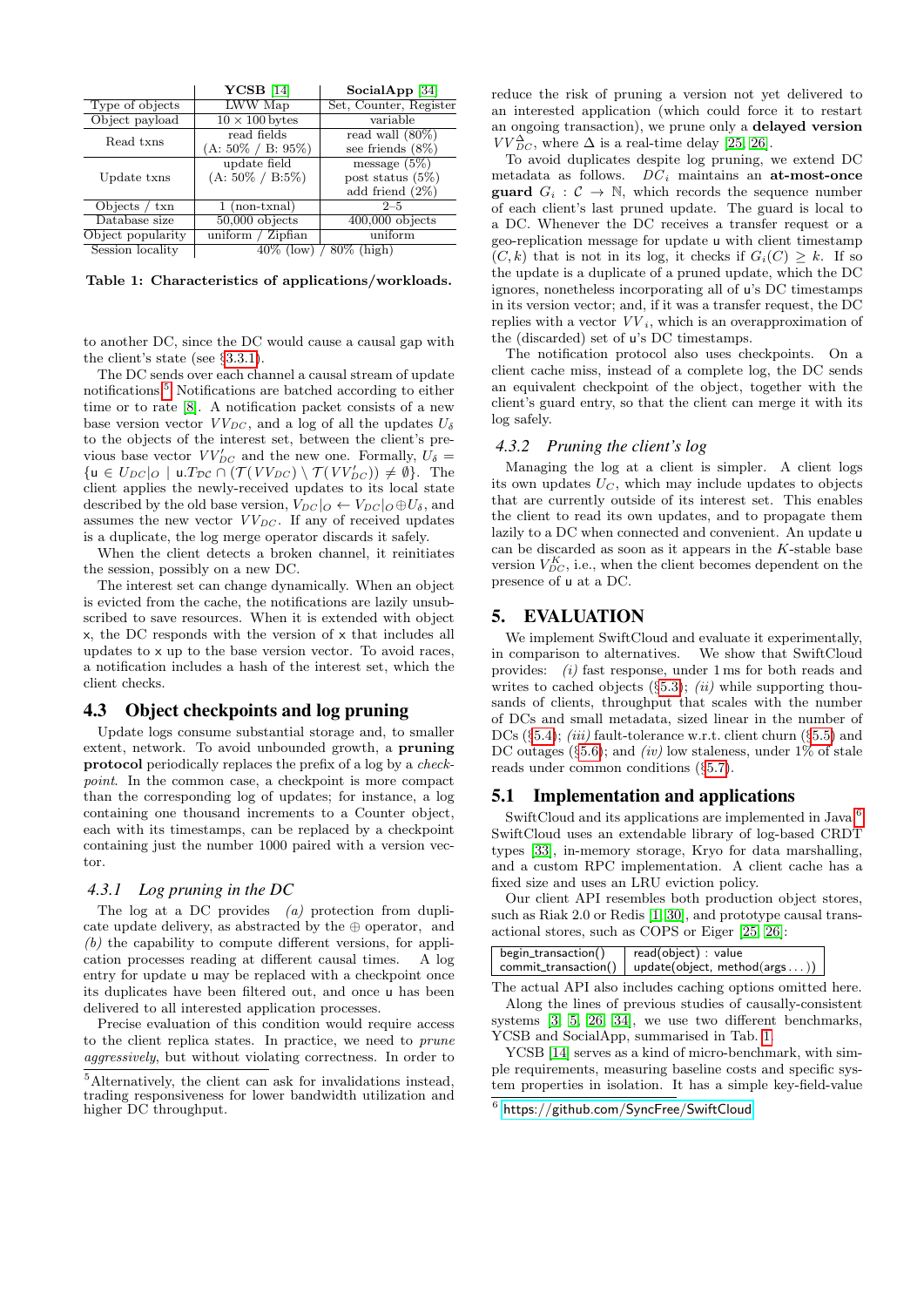object model, which we implement as a LWW Map type, using a default payload of ten fields of 100 bytes each. YCSB issues single-object reads and writes. We use two of the standard YCSB workloads: update-heavy Workload A, and read-dominated Workload B. The object access pattern can be set to either uniform or Zipfian. YCSB does not rely on transactional semantics or high-level data types.

SocialApp is a social network application modelled after WaltSocial [\[34\]](#page-12-5). It employs high-level data types such as Sets, for friends and posts, LWW Register for profile information, Counter for counting profile visits, and object references. SocialApp accesses multiple objects in a causal transaction to ensure that operations such as reading a wall page and profile information behave consistently. The SocialApp workload is read-dominated, but visiting a wall actually increments the wall visit counter. The user popularity distribution is uniform.

In order to model the locality behaviour of a client, both YCSB and SocialApp are augmented with a facility to control access locality, mimicking social network access patterns [\[9\]](#page-11-21). Within a client session, a workload generator draws uniformly from a pool of session-specific objects with either 40% (low locality) or 80% (high locality) probability. Objects not drawn from this local pool are drawn from the global distribution (uniform or Zipfian) described above. The local pool can fit in the client's cache.

## 5.2 Experimental setup

We run three DCs in geographically distributed Amazon EC2 availability zones (Europe, Virginia, and Oregon), and a pool of distributed clients. Round-Trip Times (RTTs) between nodes are as follows:

|                | Oregon DC           | Virginia DC        | Europe DC    |
|----------------|---------------------|--------------------|--------------|
| nearby clients | $60 - 80$ ms        | $60 - 80$ ms       | $60 - 80$ ms |
| Europe DC      | $177 \,\mathrm{ms}$ | $80 \,\mathrm{ms}$ |              |
| Virginia DC    | $60 \,\mathrm{ms}$  |                    |              |

Each DC runs on a single m3.m EC2 instance, cheap virtual hardware, equivalent to a single core 64-bit 2.0 GHz Intel Xeon processor (2 ECUs) with 3.75 GB of RAM, and Open-JDK7 on Linux 3.2. Objects are pruned at random intervals between 60–120 s, to avoid bursts of pruning activity. We deploy 500–2,500 clients on a separate pool of 90 m3.m EC2 instances. Clients load DCs uniformly and use the closest DC by default, with a client-DC RTT ranging in  $60-80$  ms.

For comparison, we provide three protocol modes: (i) SwiftCloud mode (default) with client cache replicas of 256 objects, refreshed with notifications at a rate  $\leq$ 1 s by default; *(ii)* Safe But Fat metadata mode with cache, but with client-assigned metadata only (modelled after PRACTI, or Depot without cryptography [\[8,](#page-11-7) [28\]](#page-12-1)), *(iii) server-side repli*cation mode without client caches; in this mode, an update incurs two RTTs to a DC, modelling the cost of a synchronous write to a quorum of servers to ensure faulttolerance comparable to SwiftCloud.

## <span id="page-7-0"></span>5.3 Response time and throughput

We run several experiments to compare SwiftCloud's client-side caching, with reference to the locality potential and server-side geo-replication without caching.

Fig. [3](#page-7-1) shows response times for YCSB, comparing serveronly (left side) with client replication (right side), under low (top) and high locality (bottom), when the system is not overloaded. Recall that in server-only replication, a read incurs a RTT to the DC, whereas an update incurs 2 RTTs.



<span id="page-7-1"></span>Figure 3: Response time for YCSB operations (workload A, Zipfian object popularity) under different system and workload locality configurations, aggregated for all clients.



<span id="page-7-2"></span>Figure 4: Throughput vs. response time for different system configurations running variants of YCSB.

We expect SwiftCloud to provide much faster response, at least for cached data. Indeed, the figure shows that a significant fraction of operations respond immediately in Swift-Cloud mode, and this fraction tracks the locality of the workload (marked "locality potential" on the figure), within a  $\pm 7.5$  percentage-point margin attributable to caching policy artefacts. The remaining operations require one round-trip to the DC, indicated as 1 RTT. As our measurements for SocialApp show the same message, we do not report them here. These results demonstrate that the consistency guarantees and the rich programming interface of SwiftCloud do not affect responsiveness of read and update of cached data.

In terms of throughput, client-side replication is a mixed blessing: it lets client replicas absorb read requests that would otherwise reach the DC, but also puts extra load of maintaining client replicas on DCs. In another experiment (not plotted), we saturate the system to determine its maximum throughput. SwiftCloud's client-side replication consistently improves throughput for high-locality workloads, by 7% up to 128%. It is especially beneficial to read-heavy workloads. In contrast, low-locality workloads show no clear trend; depending on the workload, throughput either increases by up to 38%, or decrease by up to 11%.

Our next experiment studies how response times vary with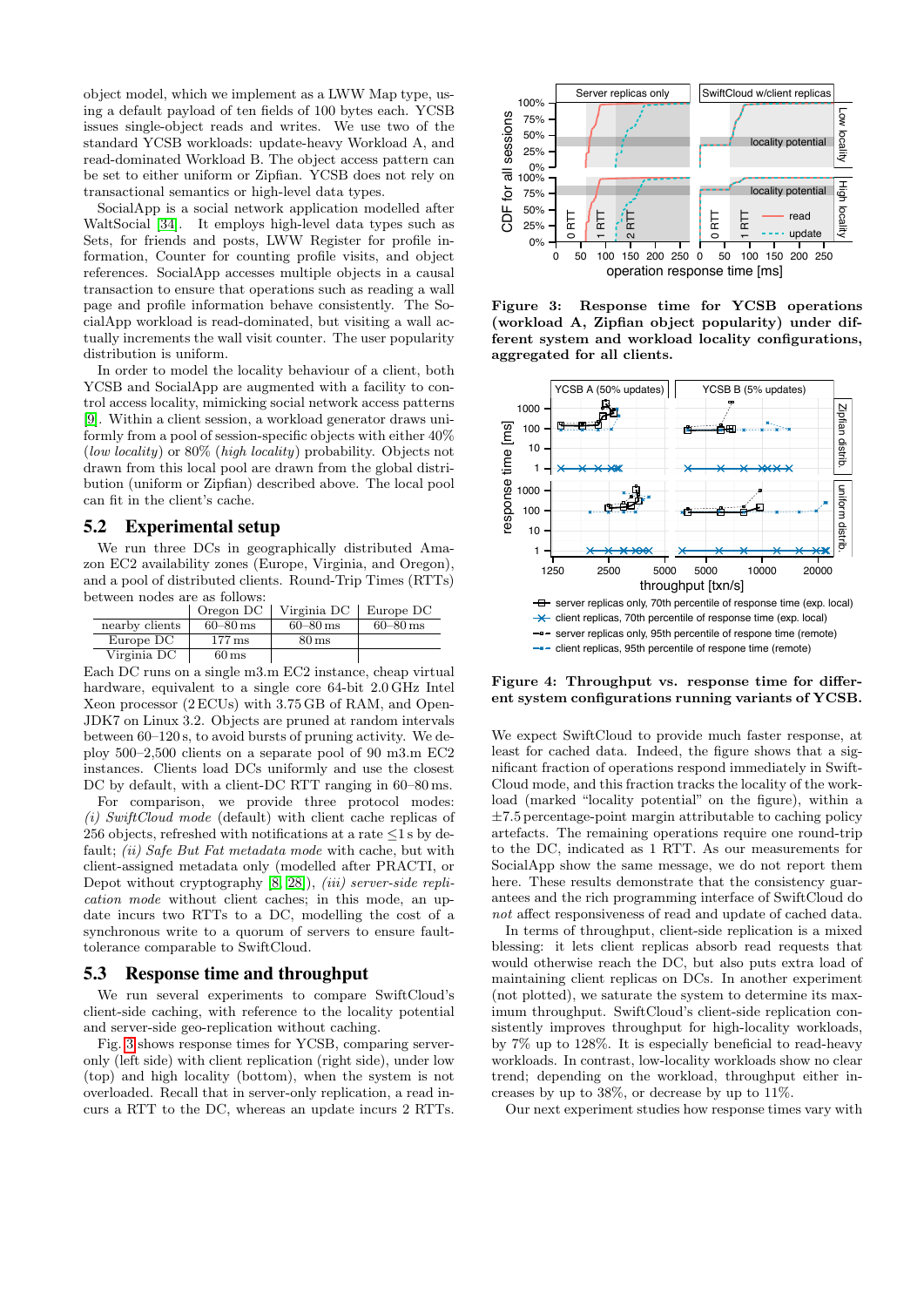

<span id="page-8-1"></span>Figure 5: Maximum system throughput for a variable number of client and DC replicas.

server load and with the staleness settings. The results show that, as expected, cached objects respond immediately and are always available, but the responsiveness of cache misses depends on server load. For this study, Fig. [4](#page-7-2) plots throughput vs. response time, for YCSB A (left side) and B (right side), both for the Zipfian (top) and uniform (bottom) distributions. Each point represents the aggregated throughput and latency for a given transaction incoming rate, which we increase until reaching the saturation point. The curves report two percentiles of response time: the lower (70th percentile) line represents the response time for requests that hit in the cache (the session locality level is  $80\%$ ), whereas the higher (95th percentile) line represents misses, i.e., requests served by a DC.

As expected, the lower (cached) percentile consistently outperforms the server-side baseline, for all workloads and transaction rates. A separate analysis, not reported in detail here, reveals that a saturated DC slows down its rate of notifications, increasing staleness, but this does not impact response time, as desired. In contrast, the higher percentile follows the trend of server-side replication response time, increasing remote access time.

Varying the target notification rate (not plotted) between 500 ms and 1000 ms, reveals the same trend: response time is not affected by the increased staleness. At a lower refresh rate, notification batches are less frequent but larger. This increases throughput for the update-heavy YCSB A (up to tens of percent points), but has no effect on the throughput of read-heavy YCSB B. We expect the impact of refresh rate to be amplified for workloads with smaller rate of notification updates.

## <span id="page-8-0"></span>5.4 Scalability

Next, we measure how well SwiftCloud scales with increasing numbers of DC and of client replicas. Of course, performance is expected to increase with more DCs, but most importantly, the size of metadata should be small, should not depend on the number of clients, and should increase linearly with the number of DCs. Our results confirm these expectations.

In this experiment, we run SwiftCloud with a variable number of client (500–2500) and server (1–3) replicas. We report only on the uniform object distribution, because, under zipfian distribution, it is challenging to maintain a constant total workload while varying the number of clients. To control staleness, we run SwiftCloud with two different notification rates (every 1s and every 10s).



<span id="page-8-2"></span>Figure 6: Size of metadata in notification message for a variable number of replicas, mean and standard error. Normalised to a notification of 10 updates.

Fig. [5](#page-8-1) shows the maximum system throughput on the Y axis, increasing the number of replicas along the X axis. The thin lines are for a single DC, the bold ones for three DCs. Solid lines represent the fast notification rate, dashed lines the slow one. The figure shows, left to right, YCSB Workload A, YCSB Workload B, and SocialApp.

The capacity of a single DC in our hardware configuration peaks at 2,000 active client replicas for YCSB, and 2,500 for SocialApp. Beyond that, the DC drops sessions.

As to be expected, additional DC replicas increase the system capacity for operations that can be performed at only one replica such as read operations or sending notification messages. Whereas a single SwiftCloud DC supports at most 2,000 clients. With three DCs SwiftCloud supports at least 2,500 clients for all workloads. Unfortunately, as we ran out of resources for client machines at this point, we cannot report an upper bound.

For some fixed number of DCs, adding client replicas increases the aggregated system throughput, until a point where the cost of maintaining client replicas up to date saturates the DCs, and further clients do not absorb enough reads to overcome that cost. Note that the lower refresh rate can control the load at a DC, and reduces it by 5 to 15%.

In the same experiment, Fig. [6](#page-8-2) presents the distribution of metadata size in notification messages. (Notifications are the most common and the most costly messages sent over the network.) We plot the size of metadata (in bytes) on the Y axis, varying the number of clients along the X axis. Left to right, the same workloads as in the previous figure. Thin lines are for one DC, thick lines for three DCs. A solid line represents SwiftCloud "Lean and Safe" metadata, and dotted lines the classical "Safe But Fat" approach. Note that our Safe-but-Fat implementation includes the optimisation of sending modified entries of vector rather than the full vector, as in Depot or PRACTI [\[8,](#page-11-7) [28\]](#page-12-1). Vertical bars represent standard error across clients. As notifications are batched, we normalise metadata size to a message carrying exactly 10 updates, corresponding to under approx. 1 KB of data.

This plot confirms that the SwiftCloud metadata is small and constant, at 100–150 bytes/notification (10–15 bytes per update); data plus metadata together fit inside a single standard network packet. It is independent both from the number of client replicas and from the workload. Increasing the number of DC replicas from one to three causes a negligible increase in metadata size, of under 10 bytes.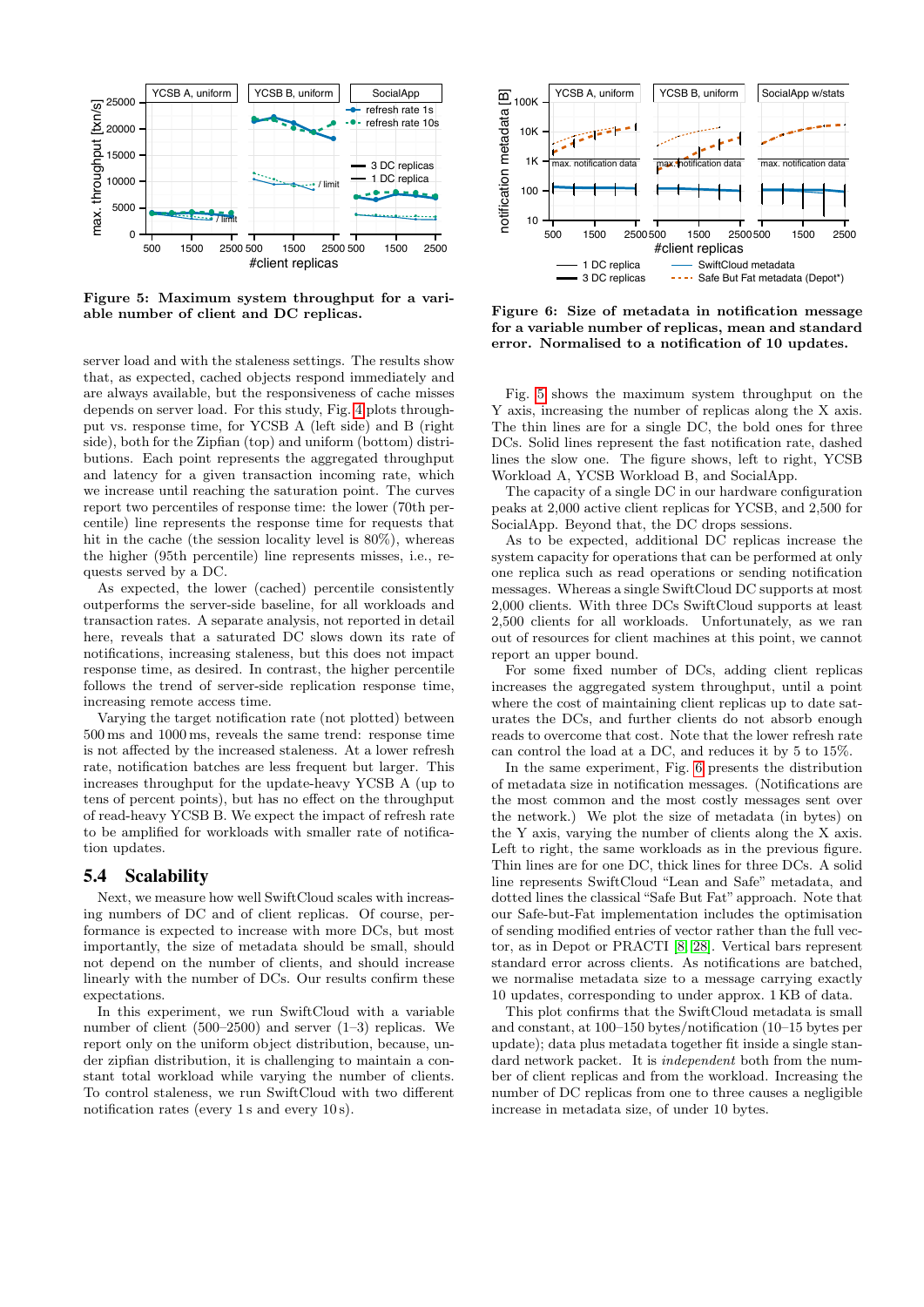

<span id="page-9-3"></span>Figure 7: Storage occupation at one DC in reaction to client churn, for SwiftCloud and Lean-but-Unsafe alternative.

In contrast, the classical Safe-but-Fat metadata grows linearly with the number of clients and exhibits higher variability. Its size reaches approx. 1 KB for 1,000 clients in all workloads, and 10 KB for 2,500 clients. Clearly, metadata that is up to  $10\times$  larger than the actual data represents a substantial overhead.

## <span id="page-9-0"></span>5.5 Tolerating client churn

We now turn to fault tolerance. In the next experiment, we evaluate SwiftCloud under client churn, by periodically disconnecting client replicas and replacing them with a new set of clients. At any point in time, there are 500 active clients and a variable number of disconnected clients, up to 5000. Fig. [7](#page-9-3) illustrates the storage occupation of a DC for representative workloads, which is also a proxy for the size of object checkpoints transferred. We compare SwiftCloud's log compaction to a protocol without at-most-once delivery guarantees (Lean But Unsafe).

SwiftCloud storage size is approximately constant thanks to the aggressive log compaction. This is safe thanks to the at-most-once guard table per DC. Although the size of the guard (bottom curve) grows with the number of clients, it requires orders of magnitude less storage than the actual database itself.

A protocol without at-most-once delivery guarantees uses Lean-but-Unsafe metadata, without SwiftCloud's at-mostonce guard. This requires more complexity in each object's implementation, to protect itself from duplicates. This increases the size of objects, impacting both storage and network costs. As is visible in the figure, the cost depends on the object type: none for YCSB's LWW-Map, which is naturally idempotent, vs. linear in the number of clients for SocialApp's Counter objects.

We conclude that the cost of maintaining SwiftCloud's at-most-once guard is negligible, and easily amortised by its stable behaviour and possible savings.

## <span id="page-9-1"></span>5.6 Tolerating DC failures

The next experiment studies the behaviour of SwiftCloud when a DC disconnects. The scatterplot in Fig. [8](#page-9-4) shows the response time of a SocialApp client application as the client switches between DCs. Starting with a cold cache, response times quickly drops to near zero for transactions hitting in the cache, and to around 110 ms for misses. Some 33 s into the experiment, the current DC disconnects, and the client is diverted to another DC in a different continent. Thanks to  $K$ -stability the failover succeeds, and the client continues with the new DC. Response time for cache misses reflects



<span id="page-9-4"></span>Figure 8: Response time for a client that hands over between DCs during a 30 s failure of a DC.

the higher RTT to the new DC. At 64 s, the client switches back the initial DC, and performance smoothly recovers.

Recall that a server-side geo-replication system with similar fault-tolerance incurs high response time (cf. §[5.3,](#page-7-0) or Reference [15\)](#page-11-19) and does not ensure at-most-once delivery.

#### <span id="page-9-2"></span>5.7 Staleness cost

The price to pay for our read-in-the-past approach is an increase in staleness. We consider a read stale if there exists, at the client's current DC, a non- $K$ -stable version that is more recent than the one returned. A transaction is stale if any of its reads is stale. In the experiments so far, we observed a negligible number of stale reads and transactions, below  $1\%$ . In another experiment (not plotted here), we artificially increase the probability of staleness by various means, e.g., using a smaller database, and setting cache size to zero. Even in this case, stale reads and stale transactions remain under 1% and 2.5% respectively.

## 6. RELATED WORK

## 6.1 Related results on consistency and availability

Mahajan et al. [\[27\]](#page-12-2) and Attiya et al. [\[4\]](#page-11-8) prove that no stronger consistency model than causal consistency is available and convergent, under full replication. We conjecture that these properties are not simultaneously achievable under partial replication, and we show how to weaken one of the liveness properties. Bailis et al. [\[6\]](#page-11-9) also study variants of weak consistency models, and formulate a similar impossibility for a client switching server replicas. However, they do not take into account the capabilities of a client replica, as we do.

Some operations or objects of application may require stronger consistency, which requires synchronous protocols [\[20\]](#page-11-13). Prior work demonstrates that combining strong and weak consistency is possible [\[24,](#page-11-22) [34\]](#page-12-5). In particular, Balegas et al. [\[7\]](#page-11-23) implemented protocols that enforce strong consistency invariants as a middleware layer on top of SwiftCloud.

## 6.2 Comparison with other systems

Several systems support consistent, available and convergent data access, at different scales.

#### *6.2.1 Replicated databases for client-side apps*

PRACTI [\[8\]](#page-11-7) is a seminal work on causal consistency under partial replication. PRACTI uses Safe-but-Fat clientassigned metadata and a flexible log-exchange protocol that supports arbitrary communication topologies and modes. While PRACTI is very general, it is not viable for large-scale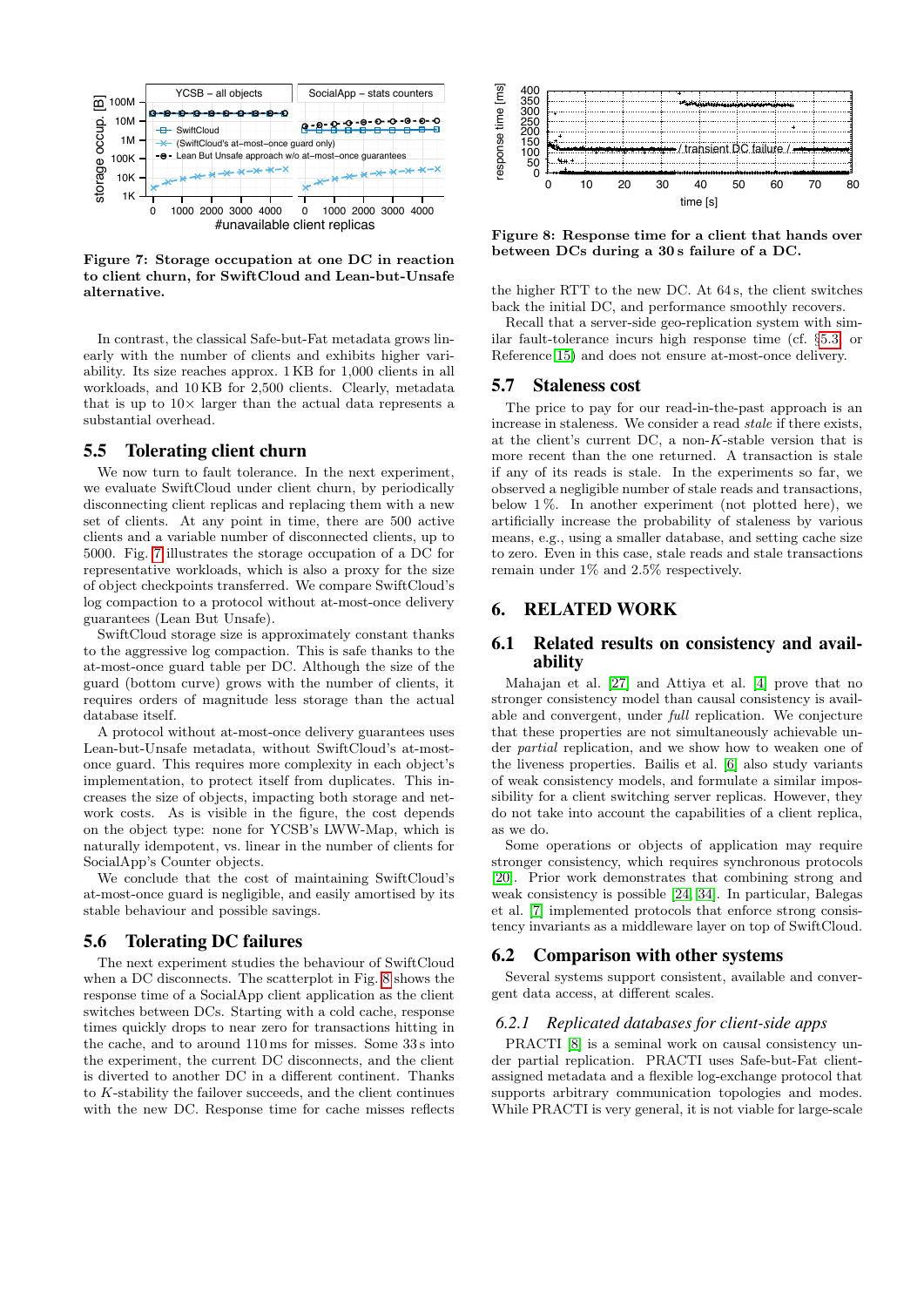client-side replication deployment:  $(i)$  Its fat metadata approach (version vectors sized as the number of clients) is prohibitively expensive (see Fig.  $6$ ), and  $(ii)$  any replica can make another unavailable, because of the transitive dependence issue discussed in §[3.3.2.](#page-4-4)

Our high availability techniques are similar to Depot [\[28\]](#page-12-1), a causally-consistent storage for the client-side, built on top of untrusted cloud replicas. Depot tolerates Byzantine cloud behaviour using cryptographic metadata signatures, in order to detect misbehaviour, and fat metadata, in order to support direct client-to-client communication. Conservatively, Depot either exposes updates signed by  $K$  different servers or forces clients to receive all transitive dependencies of their reads. This is at odds with genuine partial replication [\[31\]](#page-12-7). Under no failures, a client receives metadata of every update; under failures, it may also receive their body. In contrast, SwiftCloud relies on DCs to compute K-stable consistent versions with lean metadata. In the event of an extensive failure involving  $K$  DCs, SwiftCloud provides the flexibility to decrease  $K$  dynamically or to weaken consistency.

Both PRACTI and Depot systems use Safe-but-Fat metadata. They support only LWW registers, but their rich metadata could conceivably accommodate high-level CRDTs too.

Lazy Replication (LR) protocols [\[23\]](#page-11-10) support multiple consistency modes for client-side apps executing operations on server replicas. Under causal consistency, LR provides high availability with asynchronous read and write requests to multiple servers. As suggested by Ladin et al. [\[23\]](#page-11-10), LR could also read stable updates for availability on failover, but that would force its clients to execute updates synchronously. The implementation of LR uses safe and lean metadata similar to SwiftCloud, involving client- and serverassigned timestamps together with vector summaries. A log compaction protocol relies on availability of client replicas and loosely-synchronised clocks for progress.

SwiftCloud structures the database into smaller CRDT objects, which allows it to provide partial client replicas, whereas LR considers only global operations. We show that client replicas can offer higher responsiveness on cached objects, instead of directing all operations to the server side as in LR, and that local updates can be combined with Kstable updates into a consistent view, avoiding slow and unavailable synchronous updates of LR. The log compaction technique of LR is complementary to ours, and optimises for the average case. SwiftCloud's aggressive pruning relies on at-most-once guard table, optimising for failure scenarios.

Recent web and mobile application frameworks, such as TouchDevelop [\[10\]](#page-11-0), Google Drive Realtime API [\[12\]](#page-11-1), or Mobius [\[13\]](#page-11-2) support replication for in-browser or mobile applications. These systems are designed for small objects [\[12\]](#page-11-1), database that fits on a mobile device [\[10\]](#page-11-0), or a database of independent objects [\[13\]](#page-11-2). It is unknown if/how they support multiple DCs and fault tolerance, whereas SwiftCloud supports consistency, a large database, and fault tolerance. TouchDevelop provides a form of object composition, and offers integration with strong consistency [\[10\]](#page-11-0). We are looking into ways of adapting similar mechanisms.

#### *6.2.2 Server-side geo-replicated databases*

A number of geo-replicated systems offer available causally consistent data access inside a DC with excellent scale-out by sharding [\[3,](#page-11-3) [5,](#page-11-4) [17,](#page-11-5) [18,](#page-11-24) [25,](#page-11-6) [26\]](#page-12-0).

Server-side geo-replication systems use variety of types of metadata, mostly Lean-but-Unsafe metadata. COPS [\[25\]](#page-11-6) assigns metadata directly at database clients, and uses explicit dependencies (a graph). Follow-up work shows that this approach is costly, and assigns metadata at object/ shard replicas instead [\[17,](#page-11-5) [26\]](#page-12-0), or on a designated node in the DC [\[3,](#page-11-3) [34\]](#page-12-5). The location of assignment directly impacts the size of causality metadata. In most systems, it varies with the number of reads, with the number of dependencies, and with the stability conditions in the system. When fewer nodes assign metadata, it tends to be smaller (as in SwiftCloud), but this may limit throughput. Recent work of Du et al. [\[18\]](#page-11-24) make use of full stability, a special case of K-stability, to remove the need for dependency metadata in messages, thereby improving throughput.

Server-side designs do not easily extend beyond the scope and the failure domain of a DC, because  $(i)$  their protocols do not tolerate external client failures and DC outages, either blocking or violating safety (due to inadequate metadata, and the causal dependence issue);  $(ii)$  as they assume that data is updated by overwriting, implementing high-level confluent data types that work on the client-side is complex and costly (see Fig. [7\)](#page-9-3);  $(iii)$  their metadata can grow with database size.

SwiftCloud's support for server-side sharding is limited compared to the most scalable geo-replicated designs. Reconciling client-side replication with a more decentralised sharding support, and small metadata size, is future work.

## 7. CONCLUSION

We presented the design of SwiftCloud, the first object database that offers client-side apps a local access to partial replica with the guarantees of geo-replicated systems.

Our experiments show that the design of SwiftCloud is able to provide immediate and consistent response for reads and updates on local objects, and to maintain the throughput of a server-side geo-replication, or better. SwiftCloud's metadata allows it to scale safely to thousands of clients with 3 DCs, with small size objects, and metadata at the level of 15 bytes per update, independent of the number of connected and disconnected clients. Our fault-tolerant protocols handle failures nearly transparently, at a low staleness cost.

SwiftCloud's design leverages a common principle that helps to achieve several goals: client buffering and controlled staleness can absorb the cost of scalability, availability, and consistency.

#### *Acknowledgments.*

Thanks to Carlos Baquero, Peter Bailis, Allen Clement, Alexey Gotsman, Masoud Saeida Ardekani, João Leitão, Vivien Quéma, Luís Rodrigues, and the anonymous reviewers, for their constructive comments. This research is supported in part by ANR (France) project [Con](http://concordant.lip6.fr/)[coRDanT](http://concordant.lip6.fr/) (ANR-10-BLAN 0208), by the Google Europe Fellowship 2010 awarded to Marek Zawirski, by a Google Faculty Research Award 2013, by European FP7 project  $\Box$  [SyncFree](http://syncfree.lip6.fr/) (609 551, 2013–2016), and by NOVA LINCS (FCT UID/CEC/04516/2013, Portugal).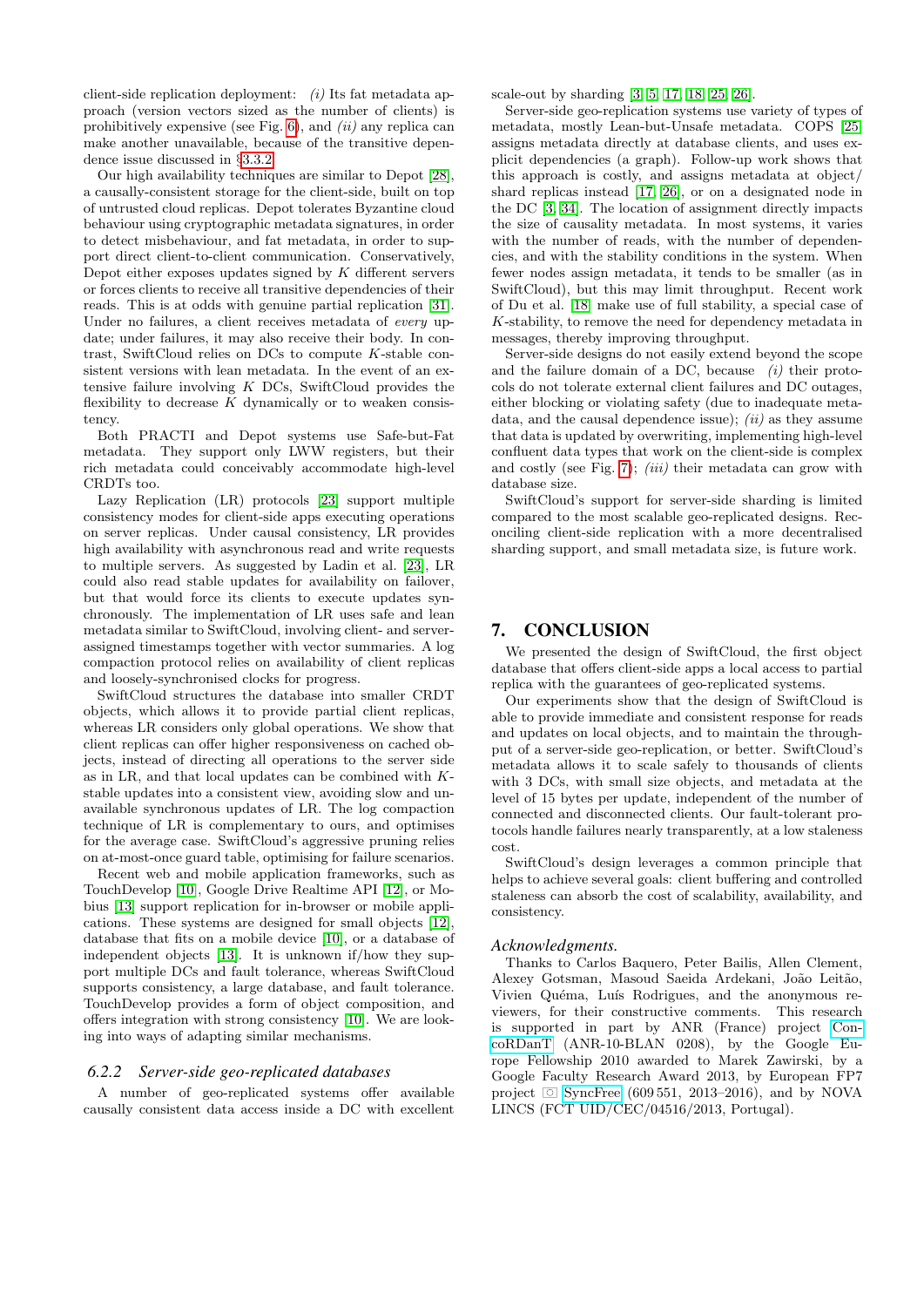## References

- <span id="page-11-18"></span>[1] Introducing Riak 2.0: Data types, strong consistency, full-text search, and much more, Oct. 2013. URL [http:](http://basho.com/introducing-riak-2-0/) [//basho.com/introducing-riak-2-0/](http://basho.com/introducing-riak-2-0/).
- <span id="page-11-14"></span>[2] M. Ahamad, G. Neiger, J. E. Burns, P. Kohli, and P. W. Hutto. Causal memory: definitions, implementation, and programming. Distributed Computing, 9(1):37–49, Mar. 1995.
- <span id="page-11-3"></span>[3] S. Almeida, J. Leitão, and L. Rodrigues. ChainReaction: a causal+ consistent datastore based on Chain Replication. In Euro. Conf. on Comp. Sys. (EuroSys). Apr. 2013.
- <span id="page-11-8"></span>[4] H. Attiya, F. Ellen, and A. Morrison. Limitations of highly-available eventually-consistent data stores. In Symp. on Principles of Dist. Comp. (PODC), pages 385–394. ACM, 2015.
- <span id="page-11-4"></span>[5] P. Bailis, A. Ghodsi, J. M. Hellerstein, and I. Stoica. Bolt-on causal consistency. In Int. Conf. on the Mgt. of Data (SIGMOD), pages 761–772, New York, NY, USA, 2013.
- <span id="page-11-9"></span>[6] P. Bailis, A. Davidson, A. Fekete, A. Ghodsi, J. M. Hellerstein, and I. Stoica. Highly Available Transactions: Virtues and limitations. In Int. Conf. on Very Large Data Bases (VLDB), Riva del Garda, Trento, Italy, 2014.
- <span id="page-11-23"></span>[7] V. Balegas, N. Preguiça, R. Rodrigues, S. Duarte, C. Ferreira, M. Najafzadeh, and M. Shapiro. Putting the consistency back into eventual consistency. In Euro. Conf. on Comp. Sys. (EuroSys), Bordeaux, France, Apr. 2015.
- <span id="page-11-7"></span>[8] N. Belaramani, M. Dahlin, L. Gao, A. Nayate, A. Venkataramani, P. Yalagandula, and J. Zheng. PRACTI replication. In Networked Sys. Design and Implem. (NSDI), pages 59–72, San Jose, CA, USA, May 2006. Usenix.
- <span id="page-11-21"></span>[9] F. Benevenuto, T. Rodrigues, M. Cha, and V. Almeida. Characterizing user behavior in online social networks. In Internet Measurement Conference (IMC), 2009.
- <span id="page-11-0"></span>[10] S. Burckhardt. Bringing TouchDevelop to the cloud. Inside Microsoft Research Blog, Oct. 2013. URL [http://blogs.technet.com/b/inside](http://blogs.technet.com/b/inside_microsoft_research/archive/2013/10/28/bringing-touchdevelop-to-the-cloud.aspx)\_microsoft\_research/ [archive/2013/10/28/bringing-touchdevelop-to-the-cloud.](http://blogs.technet.com/b/inside_microsoft_research/archive/2013/10/28/bringing-touchdevelop-to-the-cloud.aspx) [aspx](http://blogs.technet.com/b/inside_microsoft_research/archive/2013/10/28/bringing-touchdevelop-to-the-cloud.aspx).
- <span id="page-11-15"></span>[11] S. Burckhardt, A. Gotsman, H. Yang, and M. Zawirski. Replicated data types: Specification, verification, optimality. In Symp. on Principles of Prog. Lang. (POPL), pages 271–284, San Diego, CA, USA, Jan. 2014.
- <span id="page-11-1"></span>[12] B. Cairns. Build collaborative apps with Google Drive Realtime API. Google Apps Developers Blog, Mar. 2013. URL [http://googleappsdeveloper.blogspot.com/](http://googleappsdeveloper.blogspot.com/2013/03/build-collaborative-apps-with-google.html) [2013/03/build-collaborative-apps-with-google.html](http://googleappsdeveloper.blogspot.com/2013/03/build-collaborative-apps-with-google.html).
- <span id="page-11-2"></span>[13] B.-G. Chun, C. Curino, R. Sears, A. Shraer, S. Madden, and R. Ramakrishnan. Mobius: Unified messaging and data serving for mobile apps. In Int. Conf. on Mobile Sys., Apps. and Services (MobiSys), pages 141–154, New York, NY, USA, 2012.
- <span id="page-11-11"></span>[14] B. F. Cooper, A. Silberstein, E. Tam, R. Ramakrishnan, and R. Sears. Benchmarking cloud serving systems with YCSB. In Symp. on Cloud Computing, pages 143–154, Indianapolis, IN, USA, 2010.
- <span id="page-11-19"></span>[15] J. C. Corbett, J. Dean, M. Epstein, A. Fikes, C. Frost, J. Furman, S. Ghemawat, A. Gubarev, C. Heiser, P. Hochschild, W. Hsieh, S. Kanthak, E. Kogan, H. Li, A. Lloyd, S. Melnik, D. Mwaura, D. Nagle, S. Quinlan, R. Rao, L. Rolig, Y. Saito, M. Szymaniak, C. Taylor, R. Wang, and D. Woodford. Spanner: Google's globally-distributed database. In Symp. on Op. Sys. Design and Implementation (OSDI), pages 251–264, Hollywood, CA, USA, Oct. 2012. Usenix.
- <span id="page-11-16"></span>[16] G. DeCandia, D. Hastorun, M. Jampani, G. Kakulapati, A. Lakshman, A. Pilchin, S. Sivasubramanian, P. Vosshall, and W. Vogels. Dynamo: Amazon's highly available key-value store. In Symp. on Op. Sys. Principles (SOSP), volume 41 of Operating Systems Review, pages 205–220, Stevenson, Washington, USA, Oct. 2007. Assoc. for Computing Machinery.
- <span id="page-11-5"></span>[17] J. Du, S. Elnikety, A. Roy, and W. Zwaenepoel. Orbe: Scalable causal consistency using dependency matrices and physical clocks. In Symp. on Cloud Computing, pages 11:1–11:14, Santa Clara, CA, USA, Oct. 2013. Assoc. for Computing Machinery.
- <span id="page-11-24"></span>[18] J. Du, C. Iorgulescu, A. Roy, and W. Zwaenepoel. GentleRain: Cheap and scalable causal consistency with physical clocks. In Symp. on Cloud Computing, 2014.
- <span id="page-11-12"></span>[19] R. Friedman and K. Birman. Trading consistency for availability in distributed systems. Technical Report TR96-1579, Cornell U., Computer Sc., Ithaca NY, USA, Apr. 1996.
- <span id="page-11-13"></span>[20] S. Gilbert and N. Lynch. Brewer's conjecture and the feasibility of consistent, available, partition-tolerant web services. SIGACT News, 33(2):51–59, 2002.
- <span id="page-11-17"></span>[21] P. R. Johnson and R. H. Thomas. The maintenance of duplicate databases. Internet Request for Comments RFC 677, Information Sciences Institute, Jan. 1976.
- <span id="page-11-20"></span>[22] A. Kansal, B. Urgaonkar, and S. Govindan. Using dark fiber to displace diesel generators. In Hot Topics in Operating Systems, Santa Ana Pueblo, NM, USA, 2013.
- <span id="page-11-10"></span>[23] R. Ladin, B. Liskov, and L. Shrira. Lazy replication: Exploiting the semantics of distributed services. Operating Systems Review, 25(1):49–55, Jan. 1991.
- <span id="page-11-22"></span>[24] C. Li, D. Porto, A. Clement, J. Gehrke, N. Preguiça, and R. Rodrigues. Making geo-replicated systems fast as possible, consistent when necessary. In Symp. on Op. Sys. Design and Implementation (OSDI), pages 265– 278, Hollywood, CA, USA, Oct. 2012.
- <span id="page-11-6"></span>[25] W. Lloyd, M. J. Freedman, M. Kaminsky, and D. G. Andersen. Don't settle for eventual: scalable causal consistency for wide-area storage with COPS. In Symp. on Op. Sys. Principles (SOSP), pages 401–416, Cascais, Portugal, Oct. 2011. Assoc. for Computing Machinery.